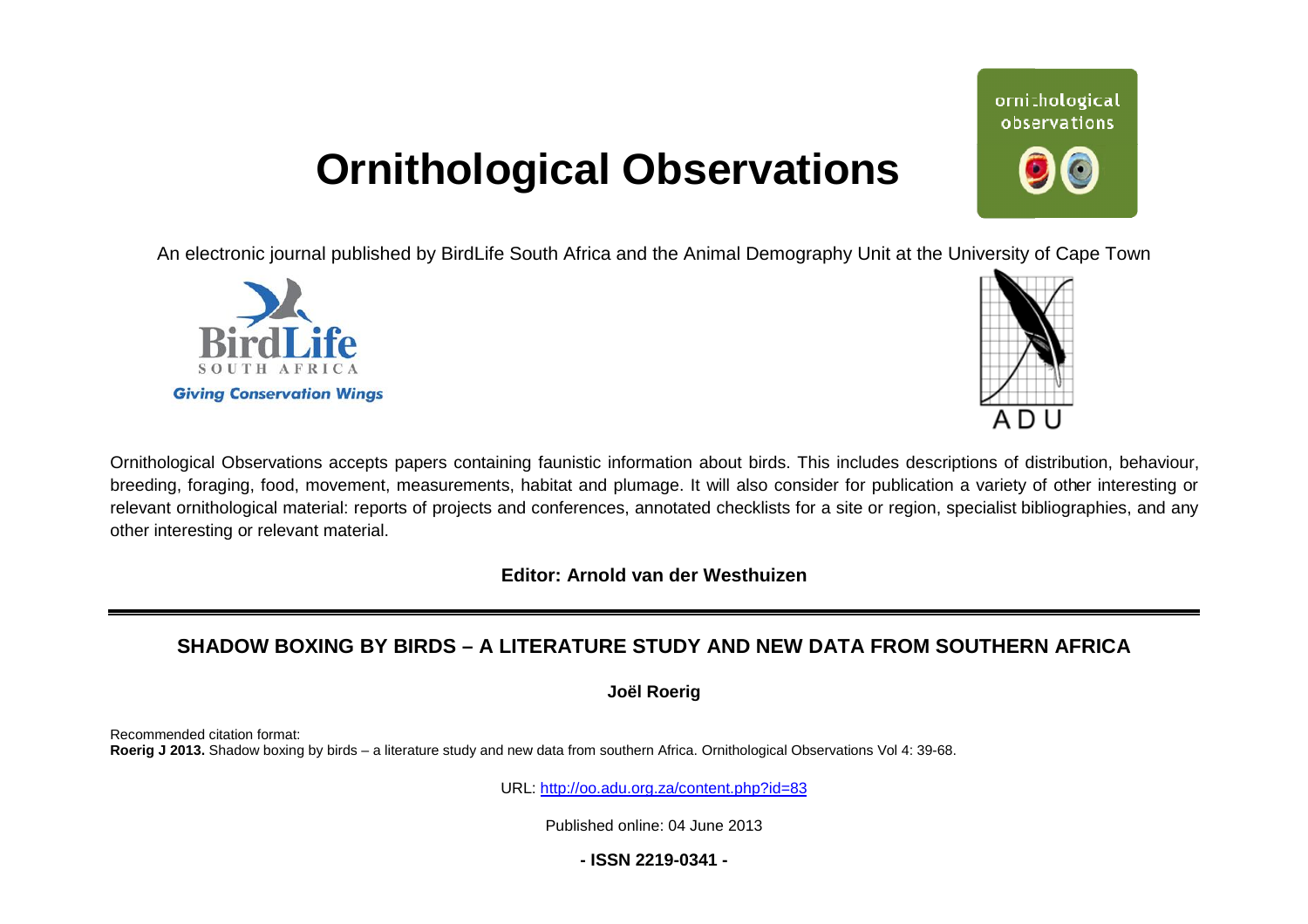### **SHADOW BOXING BY BIRDS – A LITERATURE STUDY AND NEW DATA FROM SOUTHERN AFRICA**

*Joël Roerig\**

\* Corresponding author: [roerig@gmail.com](mailto:roerig@gmail.com)

### **Abstract**

Avian shadow boxing can be described as birds attacking, fighting, calling, pecking, displaying or flying at their reflections in mirrors or windows in an attempt to defend their territory against a perceived intruder. For the first time, this study summarizes the literature on this topic; it lists 78 species recorded shadow boxing worldwide (Appendix A) and provides an extensive list of relevant references. It also presents new data from observations and an online survey in Southern Africa. Part 1 describes birds' various reactions to reflective surfaces; it explains avian shadow boxing and provides a historic overview of accounts in America, Europe and Australia; it then discusses shadow boxing in relation to territoriality, harm to birds, damage to property, gregarious species, dominance rank and female birds. Part 2 reviews the literature on avian shadow boxing in Southern Africa; a detailed account of a male and female Collared damage to property, gregarious species, dominance rank and female<br>birds. Part 2 reviews the literature on avian shadow boxing in<br>Southern Africa; a detailed account of a male and female Collared<br>Sunbird *Hedydipna collaris* Africa is also given. Part 3 presents and discusses the results of an online survey conducted in October 2012, yielding 190 new records of 74 Southern African bird species shadow boxing (Appendix B) o of which 65 were previously unrecorded. Links to illustrative YouTubevideos are included at relevant points in the discussion. In conclusion this study discusses the benefit of further research. nst a perceived<br>the literature on<br>pxing worldwide<br>nt references. It<br>pnline survey in

**IRE STUDY**<br> **1. SHADOW BOXING**<br>
FRICA Various bird species re<br>
bird to date that has be<br>
Eurasian Magpie *Pica*<br>
elephants (and human:<br>
1970s by the Americ<br>
Schwarz, Güntürkün 2C<br>
cking, fighting,<br> *Corvus macrorhyncho.* Various bird species respond differently to their reflection. The only bird to date that has been shown to recognize itself in a mirror is the Eurasian Magpie *Pica pica*. Previously only apes, dolphins and elephants (and humans) "passed" the mirror test, pioneered i 1970s by the American psychologist Gordon G. Gallup (Prior, Schwarz, Güntürkün 2008). Other corvids, like the Large Large-billed Crow *Corvus macrorhynchos* (Kusayama et al. 2000) and the New Caledonian Crow *Corvus moneduloides* (Medina et al. 2011) failed to recognize themselves, instead mostly displaying aggressive behaviour. The New Caledonian Crows did, however, make use of the mirror to find food, much like Grey Parrots *Psittacus erithacus*  (Pepperberg et al. 1995). Mirrors have also been shown to "maintain responsiveness in temporarily isolated individuals of highly social responsiveness in temporarily isolated individuals of highly social<br>species" like a captive Kea *Nestor notabilis* (Diamond, Bond 1989). Some species, like the Zebra Finch *Taeniopygia guttata* , showed preference for the company of their mirror image over visual access to a conspecific (Ryan 1978). ird species respond differently to their reflection. The only<br>te that has been shown to recognize itself in a mirror is the<br>Magpie *Pica pica*. Previously only apes, dolphins and<br>(and humans) "passed" the mirror test, pion

The aggressive response of an animal to its mirror image suggests that the animal perceives the image as a stranger and the response may be interpreted as territorial defence (Epstein, Koerner 1986). This behaviour has been described in many animals, ranging from fish like the Three-spined Stickleback *Gasterosteus aculeatus* (Tinbergen 1951) to mammals like sea lions and various monkey species (Epstein, Koerner 1986). In birds the behaviour is particularly prominent during the breeding season, but also occurs at other times of the year (The Royal Society for the Protection of Birds 2012). The terms shadow fighting (SB 1902) and shadow boxing (Dickey 1916) prominent during the breeding season, but also occurs at other times<br>of the year (The Royal Society for the Protection of Birds 2012). The<br>terms shadow fighting (SB 1902) and shadow boxing (Dickey 1916)<br>have been introduce displaying or flying at their reflections in mirrors or windows. The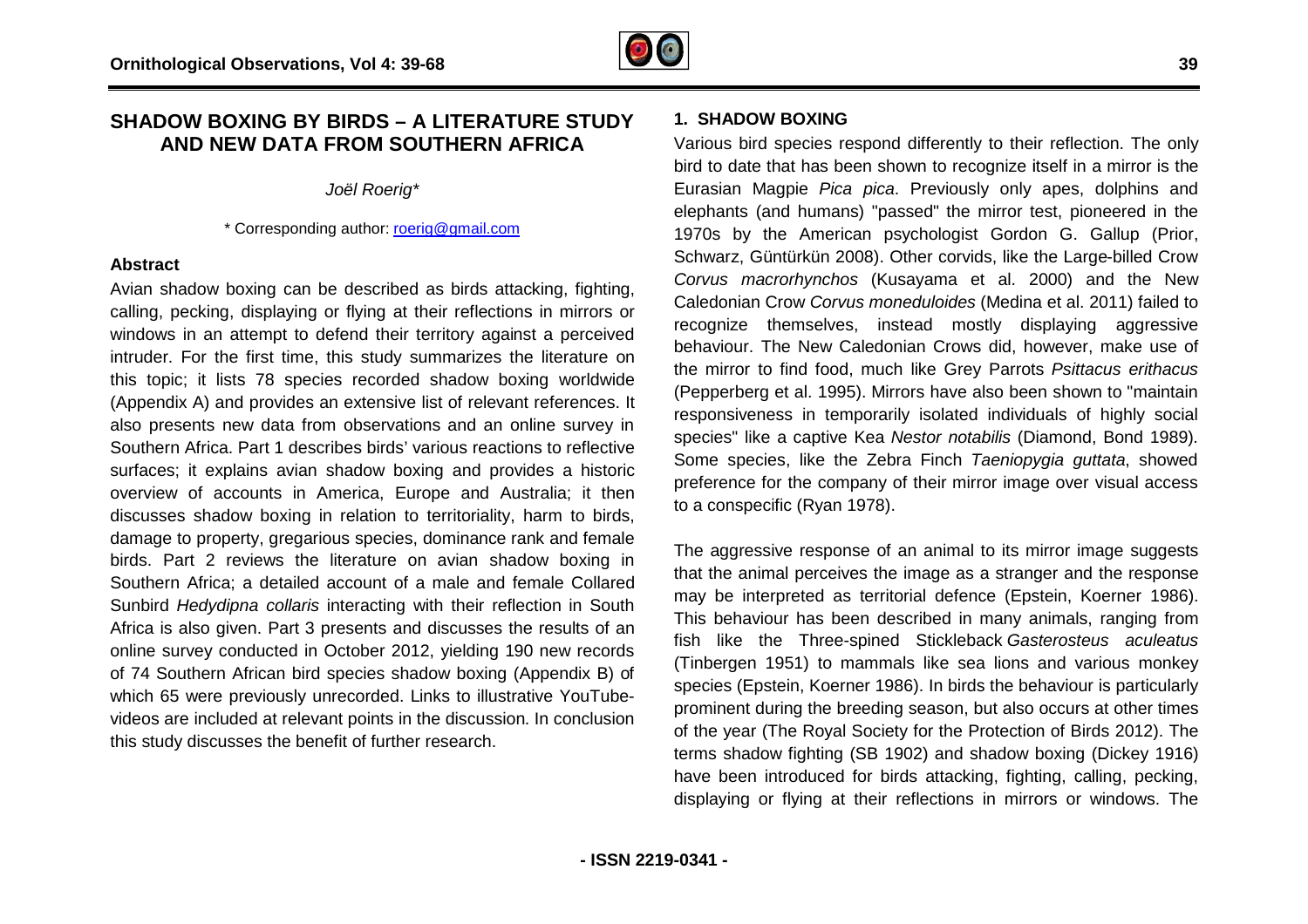



**Fig 1 –** A male Bennett's Woodpecker *Campethera bennettii* attacks the windscreen of a vehicle in Satara, Kruger National Park, South Africa. , Photo by Duncan Butchart.

latter term was also used by the Southern African ornithologist Jack Skead and is adopted in this study.

The first traceable description of avian shadow boxing was penned by an unknown writer in the 24 May 1879 edition of the Daily Times of Watertown, New York in the United States of America. It was an account of an American Robin *Turdus migratorius*, which " "alights on the window-ledge, taps vigorously on the pane, then flies up and the window-ledge, taps vigorously on the pane, then flies up and<br>down very rapidly about three or four times". The bird attracted a lot of attention and confusion: "One laughingly says, it must be an evil spirit in bird form. Others are inclined to regard it as an 'ominous bird'. One man, after watching it for some time, remarked that it saw

worried about the bird's well-being after it "has gone quite daft with sorrow, and will exhaust itself with its wild beatings and flutterings" (Allen 1879). its shadow in the window and mistook it for a lost mate." People also

The mewspaper account was distinguished in the window and mistook it for a lost measurement in the mistook in the mistook is of a American ontihology. He added his of a American ontihology the added his of a mistook of a p The newspaper account was quoted by Joel Asaph Allen, one of the arch fathers of American ornithology. He added his own observations of an American Yellow Warbler *Setophaga aestival*  notice of people standing quietly before the window, and will often strike the pane within six inches of the observer's face" (Allen 1879). The behaviour puzzled Allen. "In other respects he seems a perfectly sane bird. […] Whether he mistakes his own reflection in the window The behaviour puzzled Allen. "In other respects he seems a perfectly<br>sane bird. […] Whether he mistakes his own reflection in the window<br>for a rival, or what the charm is, is not obvious." Pirmine M Koumly noted that a shadow boxing Summer Tanager *Piranga rubra* in Kansas was not interested in entering the building when he opened a window. He concluded that the bird "is domiciled near by, and that his vicious attacks on his image in the glass were meant for an imaginary foe, who might endanger his little household" (Koumly 1893). The persistence of shadow boxing birds has puzzled observers for long. For two months "there did not seem to be an observers for long. For two months "there did not seem to be an<br>hour" that an Eastern Bluebird *Sialia sialis* was not "assaulting the window", wrote John Burroughs in one of his essays. The famous American naturalist-author was not impressed and concluded that "it shows how shallow a bird's wit is when new problems or conditions confront it" (Burroughs 1894). fter it "has gone quite daft with<br>s wild beatings and flutterings"<br>by Joel Asaph Allen, one of the<br>He added his own observations<br>phaga aestival which "takes little

In Europe a "crazy Blackbird" *Turdus merula*  and an "equally infatuated Chaffinch" *Fringila coelebs* were the first birds described shadow boxing (Moffat 1903). For an explanation the author quoted 18th century naturalist Gilbert White, who wrote that "such a jealousy prevails between the male birds that they can hard hardly bear to be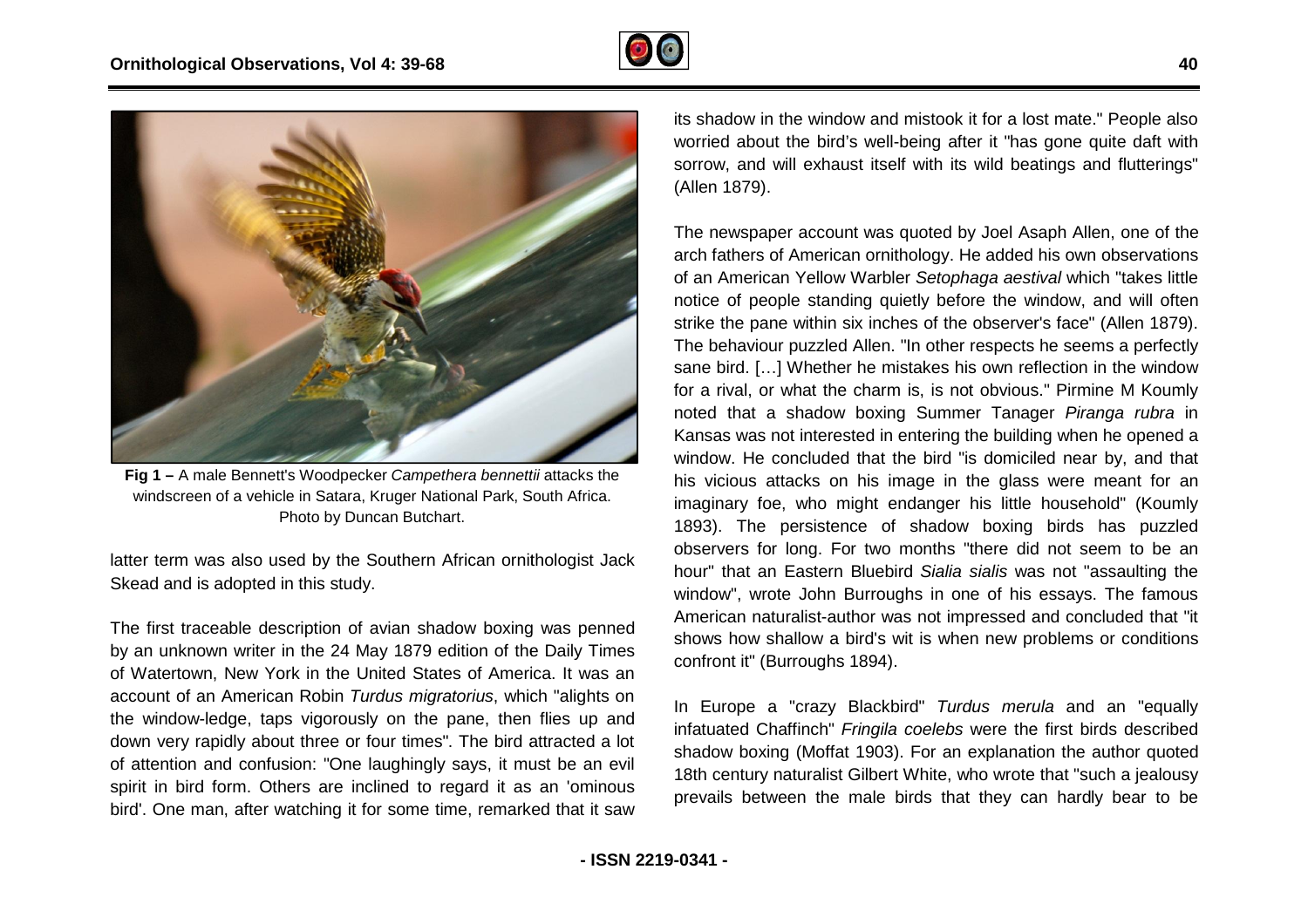

**Fig 2 –** The first description of shadow boxing quoted by American ornithologist Joel Asaph Allen from an 1879 newspaper account.

together in the same hedge or field" (White 1789). Around the same time, Australians reported shadow boxing in a "quite gay, though a time, Australians reported shadow boxing in a "quite gay, though a<br>trifle ragged" Willie Wagtail *Rhipidura leucophrys* (Barnard 1902) and a pair of Superb Fairywrens *Malurus cyaneus* (Fletcher 1904). A Magpie-lark *Grallina cyanoleuca* (Ford 1903) that " "eventually knocked out the pane of glass" is the first shadow boxing bird to be described damaging property.

Dickey coined the term shadow boxing when he described the "freakish and amusing manifestation [of] the shadow-boxing of the Anthony Towhee" (Dickey 1916). This subspecies of the California

supposed rival, with all the ire and intolerance of a rutting moose". Dickey also recorded the behaviour for a 'California Linnet' (House Finch *Carpodacus mexicanus*) and 'Western Mockers' (a locally accepted subspecies of Northern Mockingbird *Mimus polyglottos*  leucopterus). An often cited study "Is the Poor Bird Demented? Another case of Shadow Boxing" concludes that a California Towhee "wasn't ever mented to meet such a situation as it found itself in here". The authors are the first to use shadow boxing data to conclude that "it is now certain that several species of resident birds conclude that "it is now certain that several species of resident birds<br>here in California keep, and defend to some extent, their territories throughout the year and for several years" (Ritter and Benson 1934). Various others attribute shadow boxing outside the breeding season to occupation of territory throughout the year (e.g. Brackbill 1969). Towhee Melozone crissalis senicula, was observed trying to "kill that ner case of Shadow Boxing" concludes that a California Towhee<br>n't ever mented to meet such a situation as it found itself in<br>. The authors are the first to use shadow boxing data to

r, is wonding of a worly. One of the melodial of the senical of the senical of the sening to the sening to the sening to the sening the melodial of the sening of the sening of the sening of the sening of the sening of the Ever since the first case of shadow boxing was described (Allen 1879), concern for the bird's physical health has been raised. An Australian author feared that a Willie Wagtail died of starvation d due to its shadow boxing antics "as he waxed thinner and thinner daily, and never went away to get a decent meal" (SB 1902) and Dickey also worried about birds being "tricked into this […] waste of time and strength" combatting their "Phantom Rival of the Pane" (Dickey 1916). A second danger is predation. A female Northern Cardinal was killed against a window by a Loggerhead Shrike Lanius *ludovicianus* (Yeatman 1936), a "butcher bird" closely related to the Lesser Grey Shrike *Lanius minor* that spends the austral summer in southern Africa. Besides starvation and predation, the impact of smacking into windows is sometimes deemed harmful. In a funny short story the Australian poet CJ Dennis describes how a Superb Fairywren – known as Bombastes – dies after obsessively fighting at the windows of a house in a forest (Dennis 1935). " one morning below a window of the study, a pathetic little bundle of outhern Africa. Besides starvation and predation, the impact of macking into windows is sometimes deemed harmful. In a funny hort story the Australian poet CJ Dennis describes how a Superb airywren – known as Bombastes – d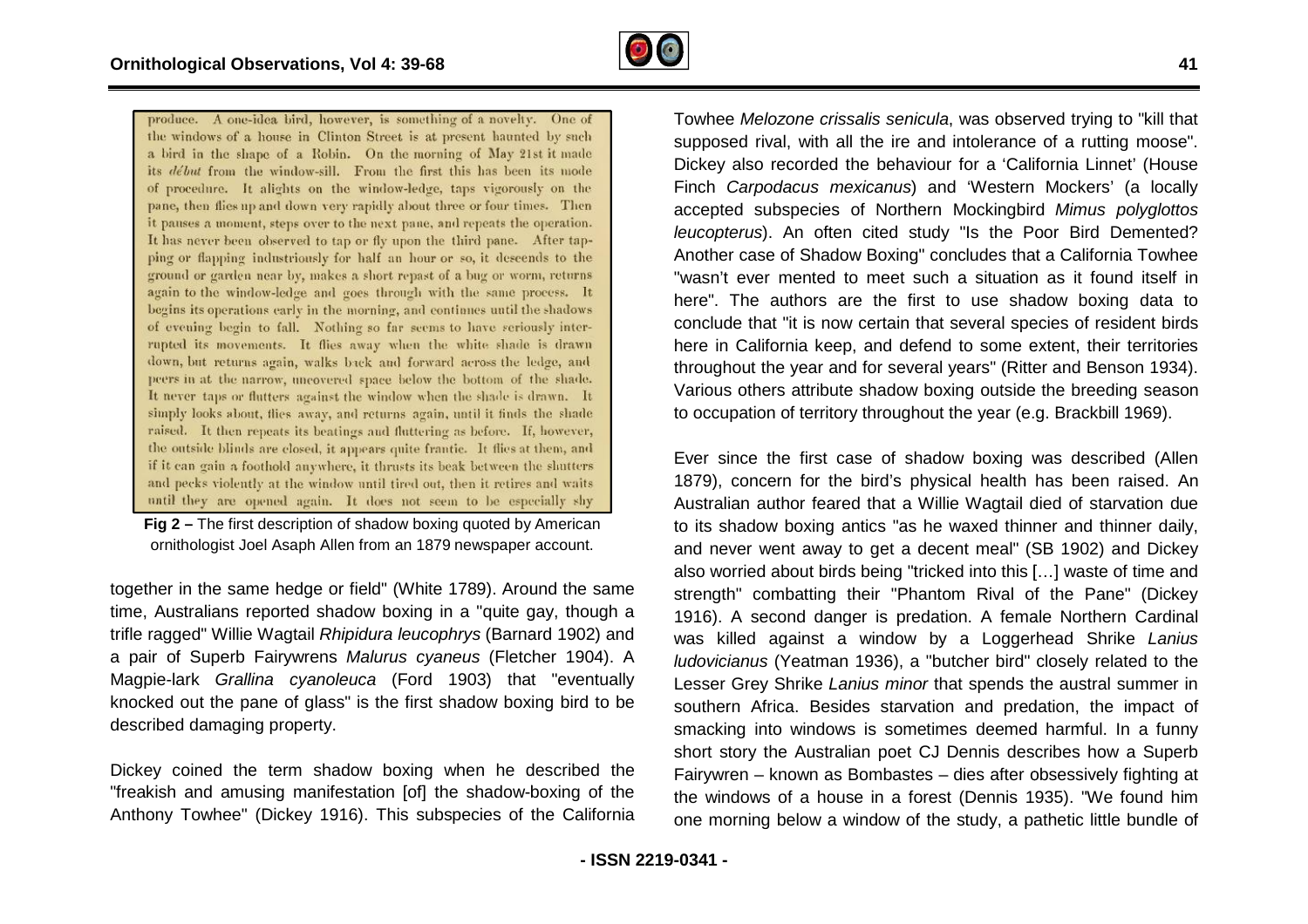

brown and brilliant sapphire, a ruby drop of blood coming from the base of his bill telling how the end had come." In England a Common Starling *Sturnus vulgaris* was found dead on a window sill in the morning after a day of shadow boxing. "I believe that it is not uncommon for birds to fight their own reflections, but I fancy it is seldom that the battle is fought to the death," writes the observer (Gough 1936). Leading window-collision researcher Daniel Klem does not consider shadow boxing as a deadly hazard and has no records of any fatalities as a result of birds fighting their reflection. "Bloody and dishevelled yes, but not otherwise harmed," he states. However, according to Klem more than 1 billion birds die flying at full speed into glass each year in the United States alone (Klem 2006). The Cornell Lab of Ornithology in the United States agrees that as a result of shadow boxing "the bird may exhaust himself, but it usually doesn't result in fatal injury" (The Cornell Lab of Ornithology 2012). boxing. "I<br>I own refle<br>Io the deat<br>collision re<br>Is as a deat<br>Ilt of birds the bird may exhaust himself, but it usually<br>y" (The Cornell Lab of Ornithology 2012).<br>ing sometimes worry about the damage the<br>the case of the window breaking Magpie-

Observers of shadow boxing sometimes worry about the damage the behaviour causes, like in the case of the window breaking Magpie lark (Ford 1903). Larger, stronger species do more damage. lark (Ford 1903). Larger, stronger species do more damage.<br>"Obsessive" shadow boxing of the Australian kingfisher-like Laughing Kookaburra *Dacelo novaeguineae* is reported to frequently cause broken windows (Temby 2004) and in Africa Southern Ground Ground-Hornbills *Bucorvus leadbeateri* notoriously destroy windows (Mabula Ground Hornbill Conservation Project 2012) and even vehicles if the bodywork is very reflective (Greve 2008). The constant ticking of shadow boxing birds and dirty marks on the glass annoys some people (e.g. Temby 2004). Shadow boxing can only be prevented by removing the reflection (The Royal Society for the Protection of Birds 2012, The Cornell Lab of Ornithology 2012). One of the ways to do this is to put transparent cling foil against the outside of a window (Vogelbescherming 2011). ing sometimes worry about the damage the<br>
tig 3 – While the male watches, a female Great Sparrow<br>
the case of the window breaking Magpie-<br>
Figure and the Australian kingfisher-like Laughing<br>
Eregarious birds also perform s



attacks a car mirror in Spitzkoppe, Nambia. Photo by Karin Wiesler Wiesler. **Fig 3 – While the male watches, a female Great Sparrow Passer motitensis** 

Gregarious birds also perform shadow boxing, like the American Bush-Tit *Psaltriparus minimus* (Robertson 1935). Some animals are alternately territorial and aggressive, and non-aggressive and social, according to the season (Lorenz 1966), which explains the mirror fighting of the bush-tits and other seasonally gregarious species like Northern Cardinals (Laskey 1944), which are often described shadow boxing (Yeatman 1936, Reed 1938, Sutton 1947). Exception is the Smooth-billed Ani *Crotophaga ani* of Cuba which, like babblers or wood-hoopoes, always lives in noisy groups. " recognize the other members of the colony, they are not acquainted with themselves," explains the researcher who observed Anis shadow boxing (Davis 1940). and aggressive, and non-aggressive and social, ason (Lorenz 1966), which explains the mirror tits and other seasonally gregarious species like (Laskey 1944), which are often described the than 1936, Reed 1938, Sutton 1947)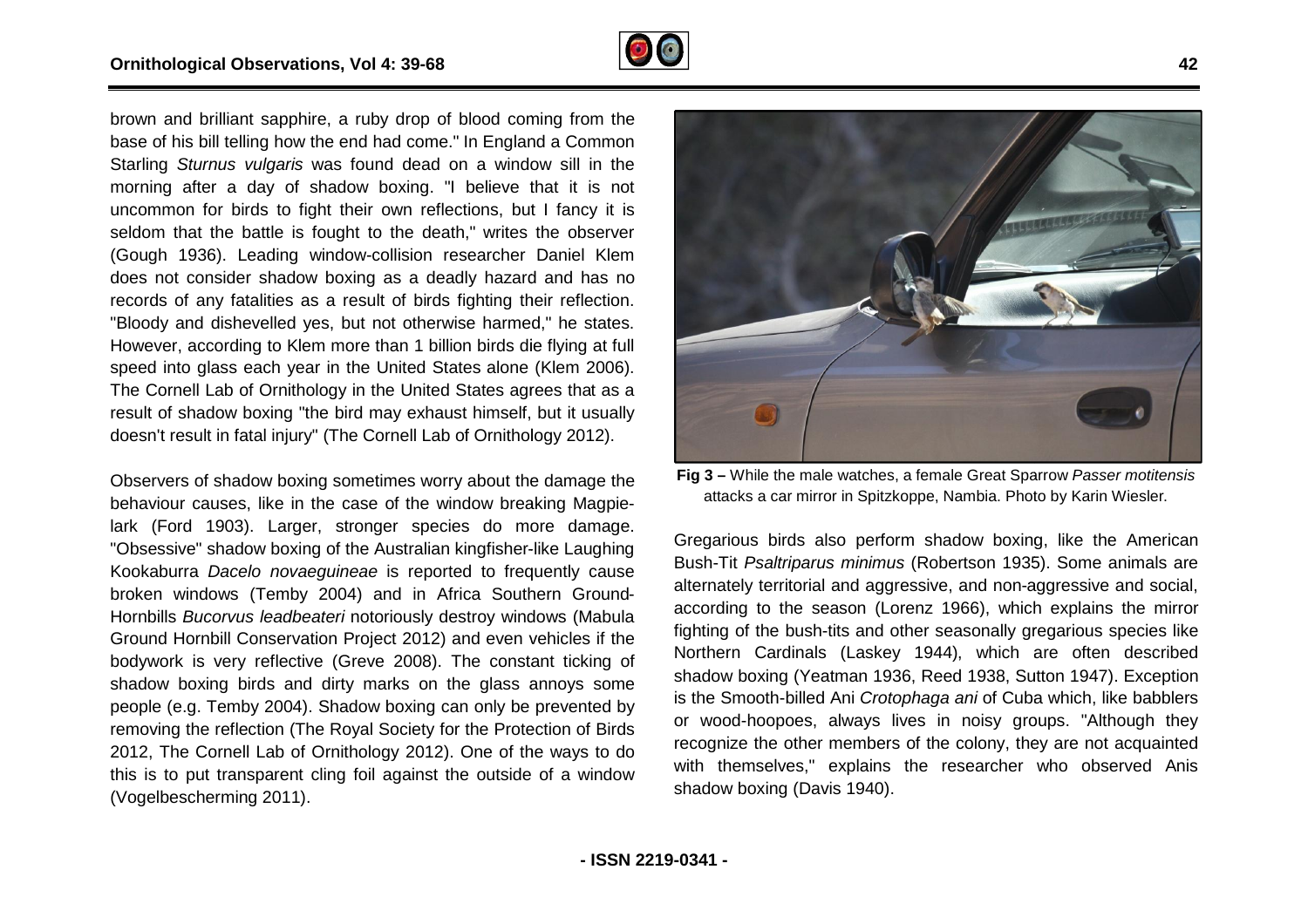

Little research has been dedicated to the question why some birds shadow box, while other members of the same species never interact with their reflections or respond completely differently. For example, for the Dark-eyed Junco *Junco hyemalis* a mirror has been described to have a quieting effect (Andrews 1966), while others describe the same species performing a "full head-on charge" of a car's side-view mirror (LaBarbera 2012). Censky and Ficken suggest car's side-view mirror (LaBarbera 2012). Censky and Ficken suggest<br>that the likelihood of an individual bird shadow boxing depends on its "dominance rank". They concluded that Black-capped Chickadees *Poecile atricapillus* "that were more successful in winning contests were more likely to threaten the mirror, although threats were not confined to the most dominant birds as some males of mid threatened the mirror" (Censky, Ficken 1982) – a pecking order in the most literal sense. capped Chickadees<br>in winning contests<br>gh threats were not<br>males of mid-rank

Female birds have occasionally been recorded shadow boxing. Most accounts mention females fighting reflections together with a male, like in the Superb Fairywren (Fletcher 1904) and the American Bush Bush- Tit (Robertson 1935). While the male Northern Cardinal is sometimes observed shadow boxing (Yeatman 1936), the female of this species has been described as the main aggressor, often failing to seduce the male into participation (Reed 1938, Sutton 1947). An example of a female Northern Cardinal fighting her reflection in a car mirror can be seen here: <http://www.youtube.com/watch?v=l3y9KOnUUSI> (Williams 2011). Females of several sunbird species are active shadow boxers (e.g. Skead 1967) and an online survey resulted in accounts of eight other bird species in Southern Africa where the female performs an active role (Appendix B). Shadow boxing can be seen as instinctive territorial defence (Epstein, Koerner 1986) and females of many bird species assist the male in this, especially by trying to drive away other females (Howard 1920). In a study of the Northern Double-collared Sunbird *Cinnyris reichenowi* and the Yeatman 1936), the fer<br>e main aggressor, ofte<br>(Reed 1938, Sutton 19<br>al fighting her reflection

Orange-tufted Sunbird *Cinnyris bouvieri* in the Cameroon Mountains it was found that 14.6% of 1396 intraspecific aggressive events it was found that 14.6% of 1396 intraspecific aggressive events<br>consisted of female–female aggressive contact (Riegert et al. 2011). Both males and females of the Palestine Sunbird *Cinnyris osea* were shown to occupy and guard their territory in a suburb of Tel Aviv in Israel throughout the year (Zilberman R, Moav B, Yom-tov Y 2001). In this YouTube-video a female Purple-rumped Sunbird Leptocoma zeylonica is seen (<http://www.youtube.com/watch?v=iwLGK4haF9M>) shadowing boxing (Sawant 2012), while the male of the same shadowing boxing (Sawant 2012), while the male of the sa<br>species is reported showing the same behaviour (Salgado 2011).

A good indication of which species are prone to attack their reflection can be deduced from the blog of the Bird Ecology Study Group (BESGroup) in Singapore, which since 2006 encourages (Asian) bird enthusiasts to submit observations of birds fighting reflections. To date contributors have reported 3 species of sunbird (and 1 flowerpecker), 2 hornbills, 2 woodpeckers (including a flameback), 2 wagtails and 2 bulbuls and a shrike shadow boxing (Wee 2013). The results are similar to those of the online survey in Southern Africa (Table 1) that this study reports on in Part 3.

Appendix A lists all 78 bird species reported shadow boxing that the author has found in literature, internet blogs and forums. Video sharing website YouTube is a great source for some remarkable examples of avian shadow boxing, like footage of

- European Herring Gull *Larus argentatus* (Helming 2010) http://www.youtube.com/watch?v=Po-mHQdDAZE
- a Great Tit *Parus major* (driekeervanhoof 2010), <u>http://www.youtube.com/watch?v=Po-mHQdDAZE</u><br>a Great Tit *Parus major* (driekeervar<br><u><http://www.youtube.com/watch?v=ROu9syiJEMA></u>
- a Dunnock *Prunella modularis* (matrixjohn1 2012) <http://www.youtube.com/watch?v=OVoVswfvWKE> in The Netherlands and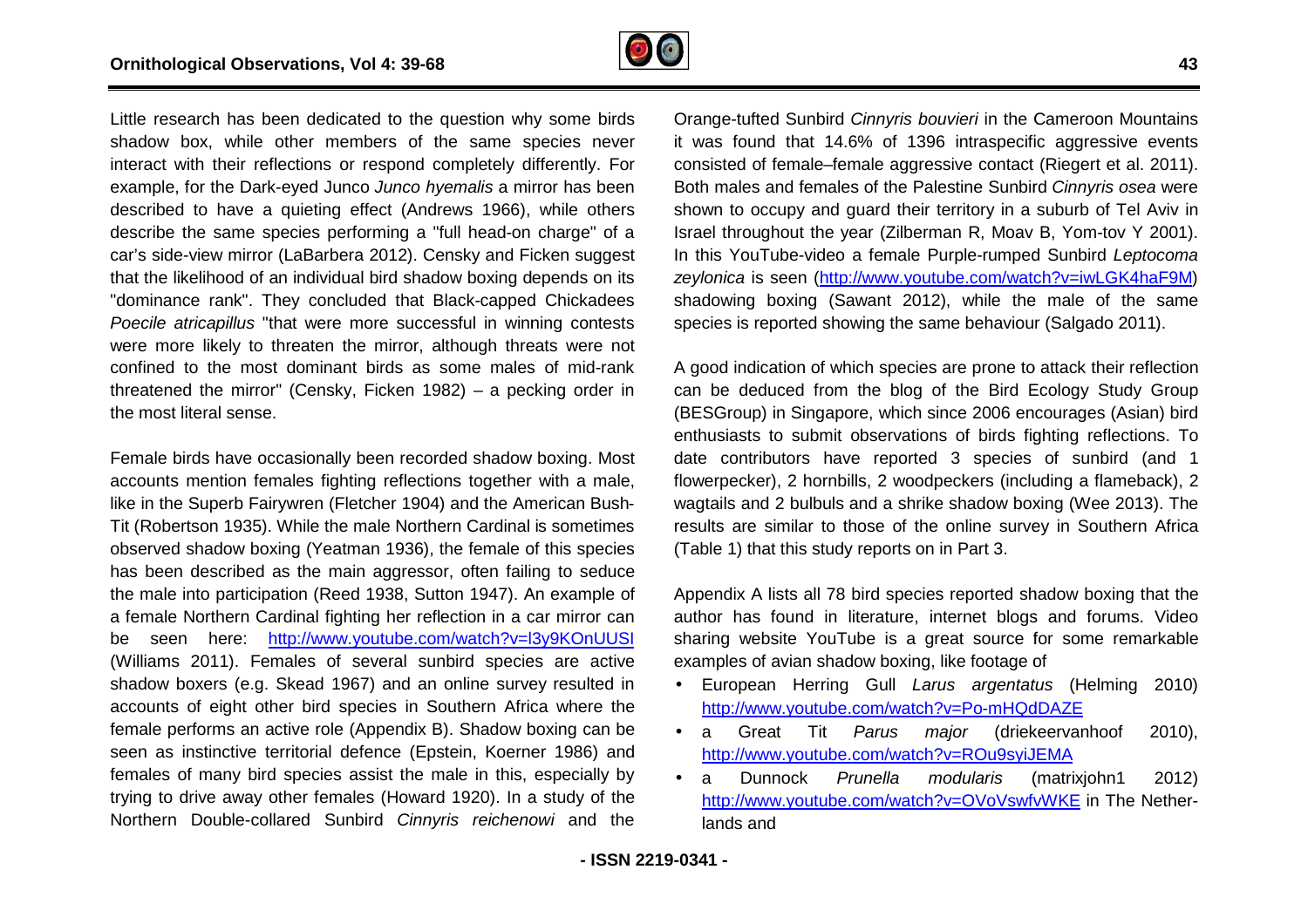

• an amazing display at a window of Sandhill Cranes *Grus canadensis* in Alaska (aknina51 2010) <http://www.youtube.com/watch?v=iEvRKfoZQnA>

### **2. Southern Africa**

In ornithology and bird watching circles the region Southern Africa is generally defined as the area south of the Kunene and the Zambezi rivers (Hockey et al. 2005). In this area ornithologist CJ (Jack) Skead (Craig 2007) has recorded shadow boxing for six sunbird species (Skead 1953, 1954, 1962, 1967) and the Cape Wagtail *Motacilla capensis* (Skead 1954). This wagtail "kept at it from daybreak until dark" in the winter of 1950. The bird attacked mirrors, windows and the "shiny chromium hub-cap of a motor-car". The behaviour was "amusing at the time but on our return we found every window whitewashed from top to bottom". The bird was found to be in very bad condition, "presumably as a result of neglecting to feed". capensis (Skead 1954). This wagtail "kept at it from daybreak until<br>lark" in the winter of 1950. The bird attacked mirrors, windows and<br>he "shiny chromium hub-cap of a motor-car". The behaviour was<br>amusing at the time but

According to Skead males and females of the Amethyst Sunbird *Chalcomitra amethystine* are often seen shadow boxing while "warbling quietly to themselves and swaying from side to side" (Skead 1953). For the Greater Double-collared Sunbird Cinnyris afer it is also a "frequent habit of males and females" and Skead it is also a "frequent habit of males and females" and Skead<br>described a female "pecking a window while a male was nearby", as described in Northern Cardinals (Reed 1938, Sutton 1947). Males of the Greater Double-collared Sunbird are apparently less ferocious and "sit against the glass and warble quietly while gazing at their reflections" (Skead 1954). The Collared Sunbird *Hedydipna collaris* "becomes a great shadow boxer on window-panes […] where opportunity occurs, such as when riverside or seaside cottages are built into the dune- or river-forest bush" (Skead 1962). The Olive Sunbird Cyanomitra olivacea "indulges in shadow-boxing at windowpanes, sometimes stunning itself with the force of its blows against often seen shadow boxing while<br>s and swaying from side to side"<br>Double-collared Sunbird *Cinnyris afer* "sit against the glass and warble quietly while gations" (Skead 1954). The Collared Sunbird Hedyones a great shadow boxer on window-panes<br>rtunity occurs, such as when riverside or seaside

the panes" (Skead 1967). Scarlet-chested Sunbirds Chalcomitra *senegalensis* also fight their reflections in windows and females of the Variable Sunbird *Cinnyris venustus* perform "shadow-boxing at window-panes for half-an-hour or more and on successive days, window-panes for half-an-hour or more and on succe<br>going from window-pane to window-pane" (Skead 1967).

Besides reports of Southern Ground-Hornbills breaking windows and vehicles (Greve 2008, Mabula Ground Hornbill Conservation Project 2012) not many accounts of shadow boxing exist in the Southern African region. On the Raptor's View Wildlife Estate in Hoedspru Hoedspruit the Solomon family recorded "window bashing" by Southern Red-billed Hornbill *Tockus rufirostris*, Southern Yellow-billed Hornbill billed*Tockus leucomelas*, Chinspot Batis *Batis molitor*, Natal Spurfowl *Pternistis natalensis*, White-crested Helmet-Shrike *Prionops plumatus* and Kurrichane Thrush *Turdus libonyanus* (Solomon, Solomon 2012). An example of a Southern Yellow-billed Hornbill shadow boxing can be seen here: <http://www.youtube.com/watch?v=nDbyJVXO1GU> (Hayman 2011).

In the period from 7 December 2011 until 31 October 2012 a pair of Collared Sunbirds was observed shadow boxing at a window of a house in Raptor's View Wildlife Estate in Hoedspruit in the Limpopo province of South Africa (24°21'51.55"S, 30°56'44.14"E). Th is situated along the Sand Spruit, a fairly wide river bed which is dry for most of the year and supports typical riverine vegetation including *Schotia brachypetala, Philenoptera violacea, Combretum hereroense, Combretum mossambicense, Euclea divi divinorum, Diospyros mespiliformis, Cordia ovalis* and various *Gymnosporia* species. This habitat can be described as "river-forest bush", mentioned by Skead habitat can be described as "river-forest bush", mentioned by Skead<br>as an area where the Collared Sunbird becomes "a great shadow boxer" (Skead 1962). billed Hornbill shadow boxing can be<br>
<u>outube.com/watch?v=nDbyJVXO1GU</u><br>
2011 until 31 October 2012 a pair of<br>
ed shadow boxing at a window of a<br>
Estate in Hoedspruit in the Limpopo<br>
'51.55"S, 30°56'44.14"E). The house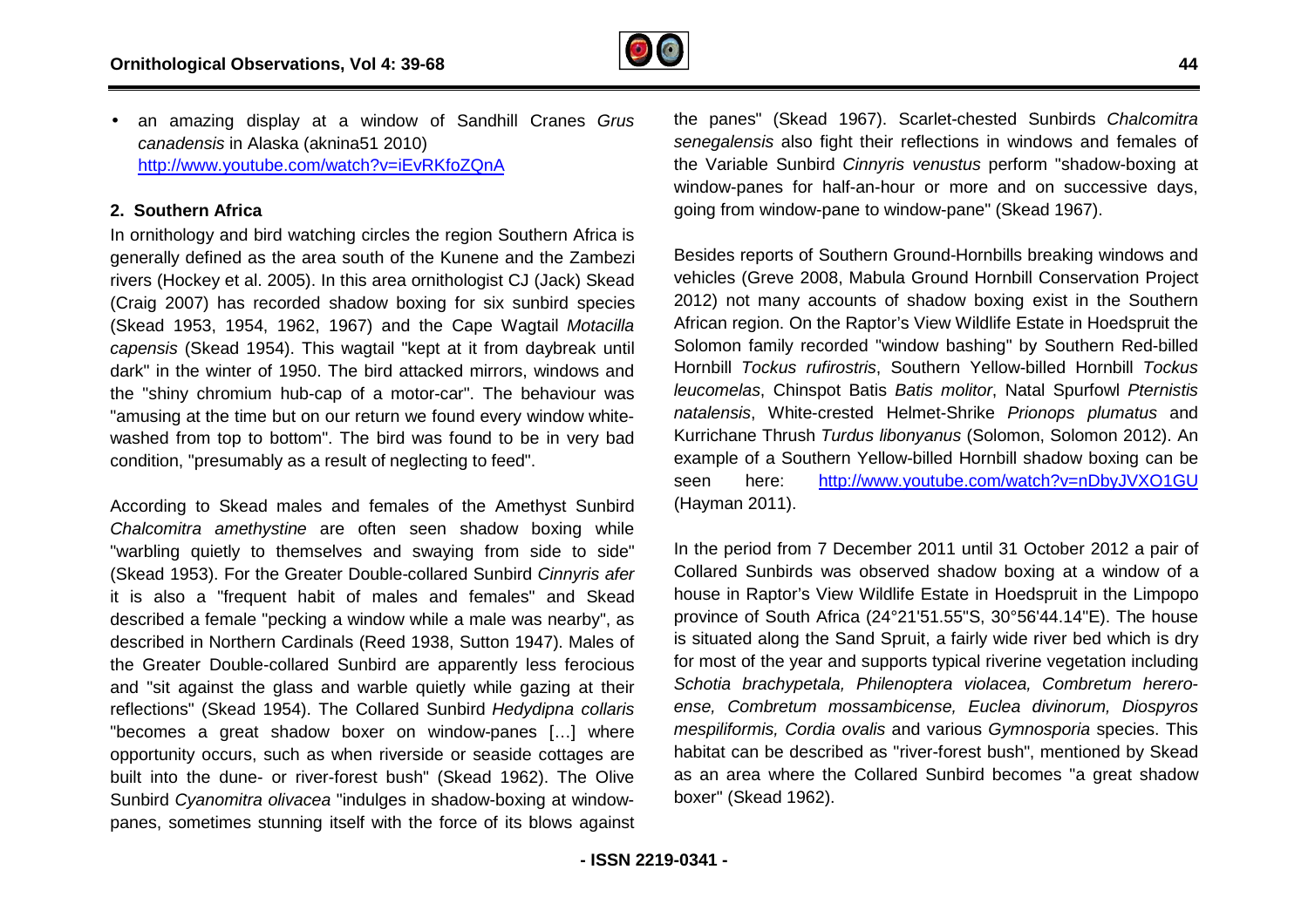



**Fig 4 –** A Mountain Wagtail *Motacilla clara* shadow boxing near Malelane, South Africa. Photo by Mark Tittley.

The pair was only observed at one particular window, presumably because this is the only window where the birds can sit or hop in a bush and see their own reflection, but birds are also known to "habitually attack only a particular window" (The Royal Society for the Protection of Birds 2012). The only other bird species that was occasionally recorded at this window showing a mild interest in its reflection was a male Spectacled Weaver *Ploceus ocularis* sunbirds would not fly inside if the window was open, which is consistent with existing literature (e.g. Koumly 1893). The birds were also not distracted if a person stood close to the window inside the house, consistent with many accounts including birds being n, but birds are also known to<br>window" (The Royal Society for<br>only other bird species that was<br>ow showing a mild interest in its<br>I Weaver *Ploceus ocularis*. The 2012) in front of the window.

steptive of the three than the three than the particle of the three the state (Burrell 1908) or a stuffed bear in the membring, but<br>the behaviour was recorded froptographic the device of the period of the study in the stud Most of the time the shadow boxing took place in the morning, but the behaviour was recorded throughout the day. The length of the shadow boxing episodes would typically be 10 to 20 minutes, but varied from 1 minute up to an hour. The shadow boxing did not take place every day, but usually several times in a week, often on several consecutive days. Most of the time there would be one shadow boxing episode per day, but several times the pair would return for a second time. No occurrences of three visits per day have been recorded. In the period of observations no other Collared Sunbirds were seen around the house, which supports Skead's observation that there never seems to be more than one pair present in one particular territory (Skead 1962). Collared Sunbirds are believed to pair for life and occupy a territory throughout the year (Skead 1962). That is common for more sunbird species (Zilberman R, Moav B, Yom-tov Y 2001), presumably the ones that do not rely on seasonally flowering plants like Aloes or Proteas. The Hoedspruit pair would almost always be together while shadow boxing, the male usually being more vocal but the female often more active. In all instances that only one of the birds was present in the bush, it was the female. e day.<br>be 10<br>nadow l<br>res in<br>me the al but the female often more active. In all<br>of the birds was present in the bush, it was<br>ally consisted of hopping around in the bush<br>pecially by the female. The pair could also sit

The shadow boxing usually consisted of hopping around in the bush opposite the window, especially by the female. The pair could al for long periods in the shrub, looking at their reflection, hopping a bit and sometimes calling incessantly (mainly the male). Hovering into the window would also go on for many minutes, also mostly by the female. Occasionally there would be more dedicated pecking attacks at the window, mostly by the male, although the female was also observed pecking at the window occasionally. An example can be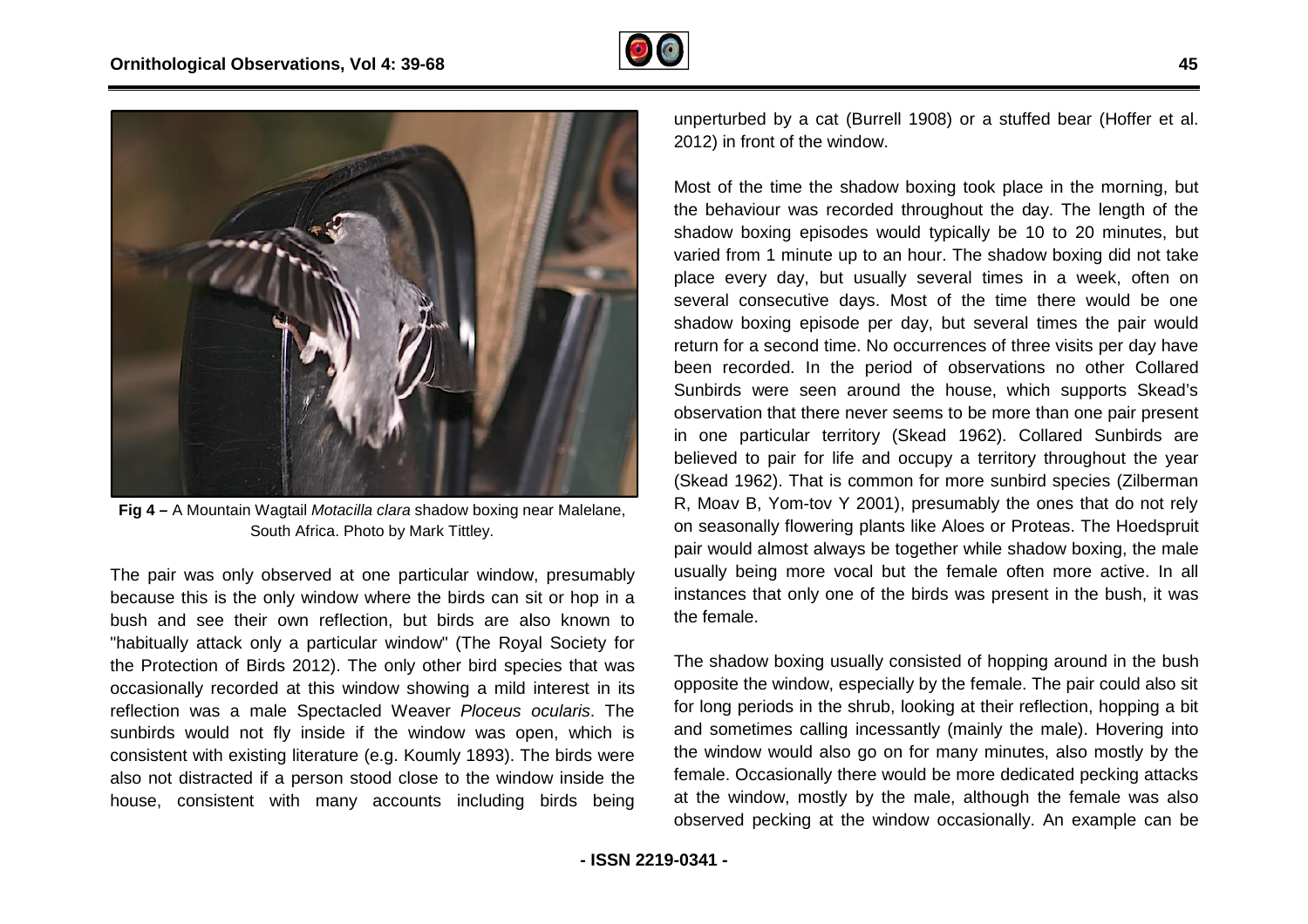

watched here: https://www.youtube.com/watch?v=vOWAx89sL5s (Roerig 2012).

Detailed notes reveal an often repeated pattern, like on 30 September 2012: "Female sits on vertical stalk and seems nervous and keen to fly into window. She keeps looking around. When the male arrives a lot of calling and hopping follows and the male has a few half-hearted goes at the window. He hangs around for a bit and she gets the courage to hover into the window properly. The male disappears, but the female stays behind – anxiously waiting for a repeat." Footage from this day can be seen here <http://www.youtube.com/watch?v=DK7hk4AauBM> (Roerig 2013). Similar observations have been made for Northern Cardinals ( (Reed 1938, Sutton 1947) and the Greater Double-collared Sunbird (Skead 1954). https://www.youtube.com/watch?v=y[O](https://www.youtube.com/watch?v=y)WAx89sL5s<br>2012).<br>notes reveal an often repeated pattern, like on 30<br>per 2012: "Female sits on vertical stalk and seems nervous<br>n to fly into window. She keeps looking around. When the<br>ives

From these observations the female appears to be the most demanding sex, but according to Skead the gender roles are reversed during the breeding season when the male haunts the female and her "back-and-forth flights [are] constantly interrupted and jostled by his vigorous chasing of her at speed" during the nest building process (Skead 1962). However, during shadow boxing, it is the female that takes the lead. Like on 14 October 2012: " jumps around looking around and at the window while the male is absent. When the male arrives she calls at him briefly and starts to attack. The male might make a short dash at the window and call once or twice, but it always seems 'half-hearted'." Footage of this day can be seen here: <http://www.youtube.com/watch?v=5Vo55jn1Em8> (Roerig 2013). And on 25 October 2012: "06:30. I notice them because I hear the male calling (chi-ree). But it is the female that is attacking the window. The male sits on a thick stalk preening himself with no interest in the reflection. The male calls every five seconds or igorous chasing of her at speed" during the nest<br>‹ead 1962). However, during shadow boxing, it is<br>s the lead. Like on 14 October 2012: "The female

as well." so. She is silent. After he flies off she hops around a bit and leaves<br>as well."<br>3. Online survey<br>On 22 October 2012 the author sent the following e-mail to the

### **3. Online survey**

**Example are the com/watch?v=yOWAx59s1.5s** so. She is silent. After he flies off she hops around a bit and leaves as well."<br>
sa well." as well." as well." as the interaction of a a bit and seems nervous On 22 October 2012 sabirdnet e-mail list (812 members on 21 January 2013) and posted a similar message in the Facebook group of BirdLife South Africa (1453 members on 25 October 2012): "I am doing some amateur research into Southern African birds that perform shadow or in front of glass windows. The character of this behaviour can vary from a lot of hopping, fluttering and flying at a window to brazen attacks of the glass. This is a request for all who read this to send me (privately to my e-mail address) examples of Southern African birds that you have witnessed shadow boxing. I hope to create a more or less complete list of Southern African species that bounce around in front of windows as part of an article I am trying to piece together for Ornithological Observations (http://oo.adu.org.za/ species and if possible date and location. Specific examples of female birds shadow boxing will also be highly appreciated!" mail list (812 members on 21 January 2013) and posted<br>essage in the Facebook group of BirdLife South Africa<br>bers on 25 October 2012): "I am doing some amateur<br>o Southern African birds that perform shadow boxing into il address) examples of Southern African birds<br>sed shadow boxing. I hope to create a more or<br>Southern African species that bounce around in<br>art of an article I am trying to piece together for<br>rvations (http://oo.adu.org.za

The number of replies was fairly high, especially after reposting the female birds shadow boxing will also be highly appreciated!"<br>The number of replies was fairly high, especially after reposting the<br>request a few times. In a couple of weeks 82 people contributed 190 records of 74 Southern African bird species shadow boxing (Appendix B) of which 65 species were previously unrecorded. The observations included 6 species of sunbirds and of hornbills, 5 species of weavers, 4 sparrows and bulbuls (including greenbuls and Terrestrial Brownbul *Phyllastrephu terrestris*) and 3 woodpeckers, wagtails and thrushes (Table 1). Three species (Olive, Variable and Scarlet-chested Sunbird) mentioned by Skead were not reported. Scarlet-chested Sunbird) mentioned by Skead were not reported.<br>Two species (Chinspot Batis *Batis molitor* and Natal Spurfowl *Pternistis natalensis*) observed by Solomon were not reported. That brings the total bird species that have been recorded shadow boxing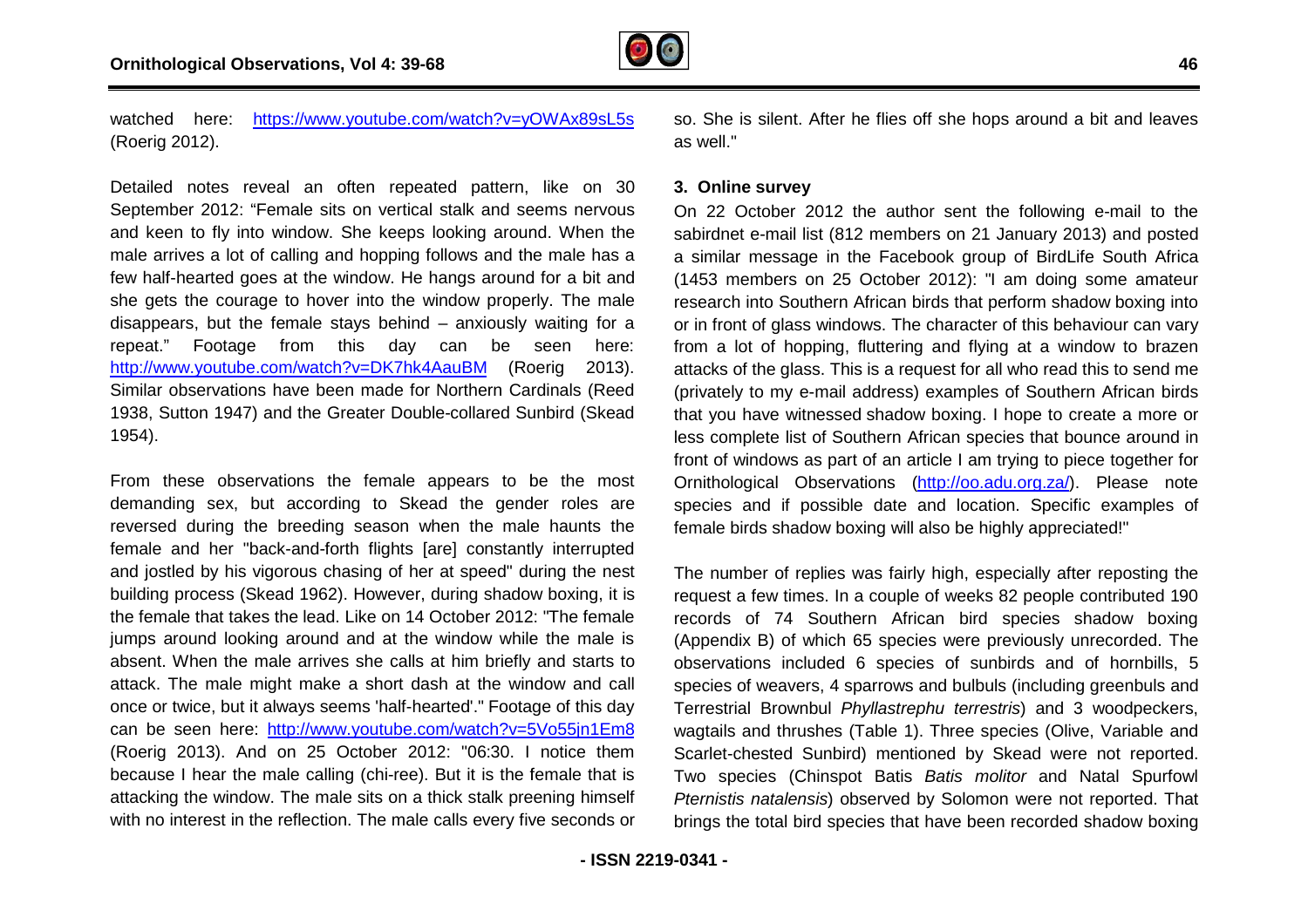

in Southern Africa up to 79, with 9 species of sunbirds topping the ,list. Species most often recorded in the online survey were Crested Barbet *Trachyphonus vaillantii*, Cape Sparrow *Passer melanurus* (15 times), Collared Sunbird (11) and Cape Wagtail (9). See Table 2 for an overview of the most reported birds and Appendix B for the full results of the online survey, including comments by contibutors.

**Table 1 – Number of species of bird groups reported shadow boxing in** Southern Africa; \*Includes records from Skead (1967); \*\*Includes Yellowbellied Greenbul *Chlorocichla flaviventris* and Terrestrial Brownbul *Phyllastrephus terrestris*; \*\*\*Includes Bokmakierie *Telophorus zeylonus* .

| 9           | Sunbirds*       |
|-------------|-----------------|
| 6           | Hornbills       |
| 5           | Weavers         |
| 4           | Sparrows        |
|             | Bulbuls**       |
| 3           | Woodpeckers     |
|             | Wagtails        |
|             | <b>Thrushes</b> |
| $\mathbf 2$ | <b>Babblers</b> |
|             | Bush-Shrikes*** |
|             | <b>Barbets</b>  |
|             | <b>Batises</b>  |
|             | Flycatchers     |
|             | Apalises        |

**Table 2** – Number of times bird species were reported shadow boxing in the October 2012 online survey (≥3). Full results are listed in Appendix B.

|   | Table 2                                |                           |
|---|----------------------------------------|---------------------------|
|   | 15 Crested Barbet                      | Trachyphonus vaillantii   |
|   | <b>Cape Sparrow</b>                    | Passer melanurus          |
|   | 11 Collared Sunbird                    | Hedydipna collaris        |
| 9 | Cape Wagtail                           | Motacilla capensis        |
| 7 | <b>Groundscraper Thrush</b>            | Psophocichla              |
|   | Pin-tailed Whydah                      | Vidua macroura            |
|   | Southern Ground Hornbill               | Bucorvus leadbeateri      |
| 6 | Southern Yellow-billed Hornbill        | Tockus leucomelas         |
| 5 | Dark-capped Bulbul                     | Pycnonotus tricolor       |
| 4 | Arrow-marked Babbler                   | Turdoides jardineii       |
|   | Bokmakierie                            | Telophorus zeylonus       |
|   | Cape Batis                             | <b>Batis capensis</b>     |
|   | <b>House Sparrow</b>                   | Passer domesticus         |
|   | Southern Red-billed Hornbill           | Tockus rufirostris        |
| 3 | Bennett's Woodpecker                   | Campethera bennettii      |
|   | Cape Robin-Chat                        | Cossypha caffra           |
|   | <b>Crowned Hornbill</b>                | Tockus alboterminatus     |
|   | <b>Greater Double-collared Sunbird</b> | Cinnyris afer             |
|   | <b>Helmeted Guineafowl</b>             | Numida meleagris          |
|   | <b>White-bellied Sunbird</b>           | Cinnyris talatala         |
|   | <b>Yellow-bellied Greenbul</b>         | Chlorocichla flaviventris |

Absent groups included raptors, larks, pipits and cisticolas. Waders and ocean birds also did not feature, but their exposure to manmade reflective surfaces is relatively small and one observer did note shadow boxing-like behaviour at a mirrored window at Lambert's Bay Island in Kelp Gull *Larus dominicanus*, African Penguin *Spheniscus*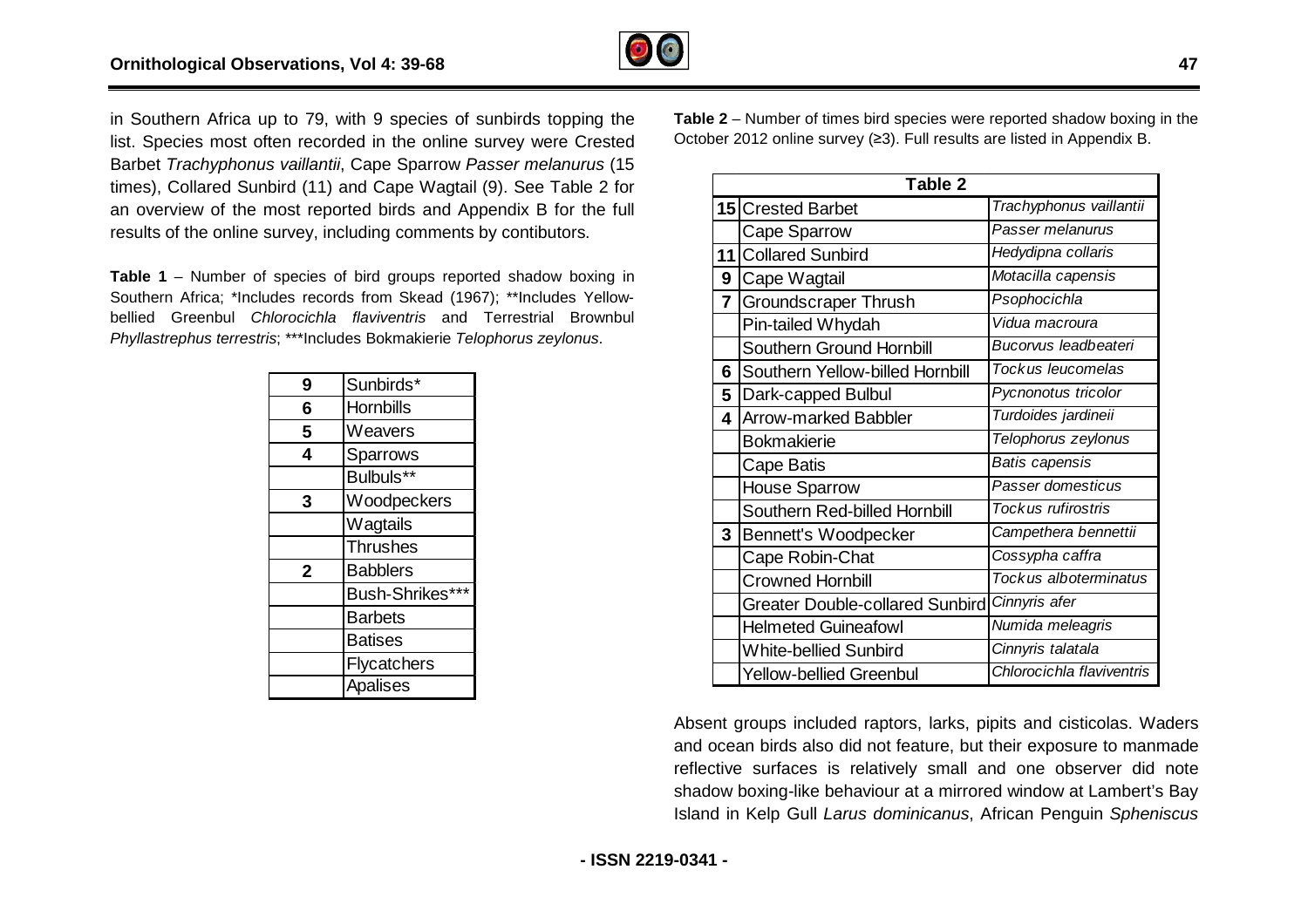

*demersus*, Cape Cormorant *Phalacrocorax capensis*  and Cape Gannet *Morus capensis.* Perhaps most significant was the absence on the list of shadow boxing birds of common urban species like doves, mousebirds, canaries, firefinches, waxbills, turacos, whiteeyes and the Common Myna *Acridotheres tristis*, generally all species with less strictly defined territories. A strange absentee was the Karoo Thrush *Turdus smithi*, given the many records of shadow boxing *Turdus* species worldwide (e.g. Allen 1879, Moffat 1903) and two other Southern African *Turdus* species recorded in the survey (Appendix B).

Interestingly, the Common Myna has been reported shadow boxing outside Southern Africa (Hindwood 1941). Other species that occur in Southern Africa, but have only been reported shadow boxing outside the region are Common Chaffinch *Fringila coelebs* (Moffat 1903, Pitt 1944), Indian Peafowl *Pavo cristatus* (Hindwood 1941, Pitt 1944), Common Starling (Gough 1936) and Grey Wagtail Motacilla *cinerea* (Pitt 1944, Wee 2013).

The only migrant species reported in the online survey were a Woodland Kingfisher *Halcyon senegalensis* and an African Paradise Paradise-Flycatcher *Terpsiphone viridis*, both breeding migrants that are known for their vigorous territorial defence. Shadow boxing was observed in every month of the year by observers that provided additional information in the online survey. In addition some people mentioned that the behaviour occurred "year round", "summer and winter" or "all the time". From November until July shadow boxing was recorded 1 to 3 times for each month. Around the breeding period shadow boxing was mentioned more often, 6 times in August, 4 times in September and 11 times in October.

or Paraderocorax coperats and Cape A number of species were eported to come back to the same spot to come and income and income back to the same species like of come or and income or the same species in the same species in perform shadow boxing over multiple years. A P Pin-tailed Whydah *Vidua macroura* was observed attacking its reflection "for years" causing "little pock marks at some windows". A Dark Dark-capped Bulbul Pycnonotus tricolor in Gauteng was reported making "a nuisance of himself each spring by daily coming to peck at the glass for about four weeks". A Knysna Woodpecker *Campethera notate* at the Canon Rocks Caravan Park in the Eastern Cape is a rather famous recidivist "going on for at least three years, attacking car mirrors of many campers". A White-bellied Sunbird *Cinnyris talatala* in Gauteng "spends every day a portion of the early morning shadow boxing with his reflection in the glass sliding door", which "has been going on for several years". A Dusky Sunbird *Cinnyrus fuscus*  in Namibia "attacks a car mirror near a flowering bush [...] for at least four years". A male Cape Sparrow Passer melanurus in Gauteng was observed attacking a bedroom window "for at least 20 years", suggesting successive dominant males performing the same ritual at the same site. Cape Sparrows have a life expectancy of 1.54 years (Dean 1978) and the oldest Cape Sparrow ever reported to ringing project SAFRING was 10 years and 8 months (Oschadleus 2003). , suggesting successive<br>at the same site. Cape<br>ars (Dean 1978) and the

Additional comments by the observers in the online survey also capture the wide range of behaviour that can be considered shadow boxing. Pecking or tapping, attacking reflections, hovering, fluttering or flying are mentioned most often. Other recorded behaviour includes a Crested Barbet "making love with its own image in my includes a Crested Barbet "making love with its own image in my<br>bakkie's side mirror", a female Collared Sunbird "exhibiting intruder threat posture", various window breaking escapades of Southern ,Ground-Hornbills, a House Sparrow *Passer domesticus* "dancing in front of a double story building window, second floor", a Crowned Hornbill *Tockus alboterminatus* and a Green Wood Wood-Hoopoe Phoeniculus purpureus "offering food", a Greater Double-collared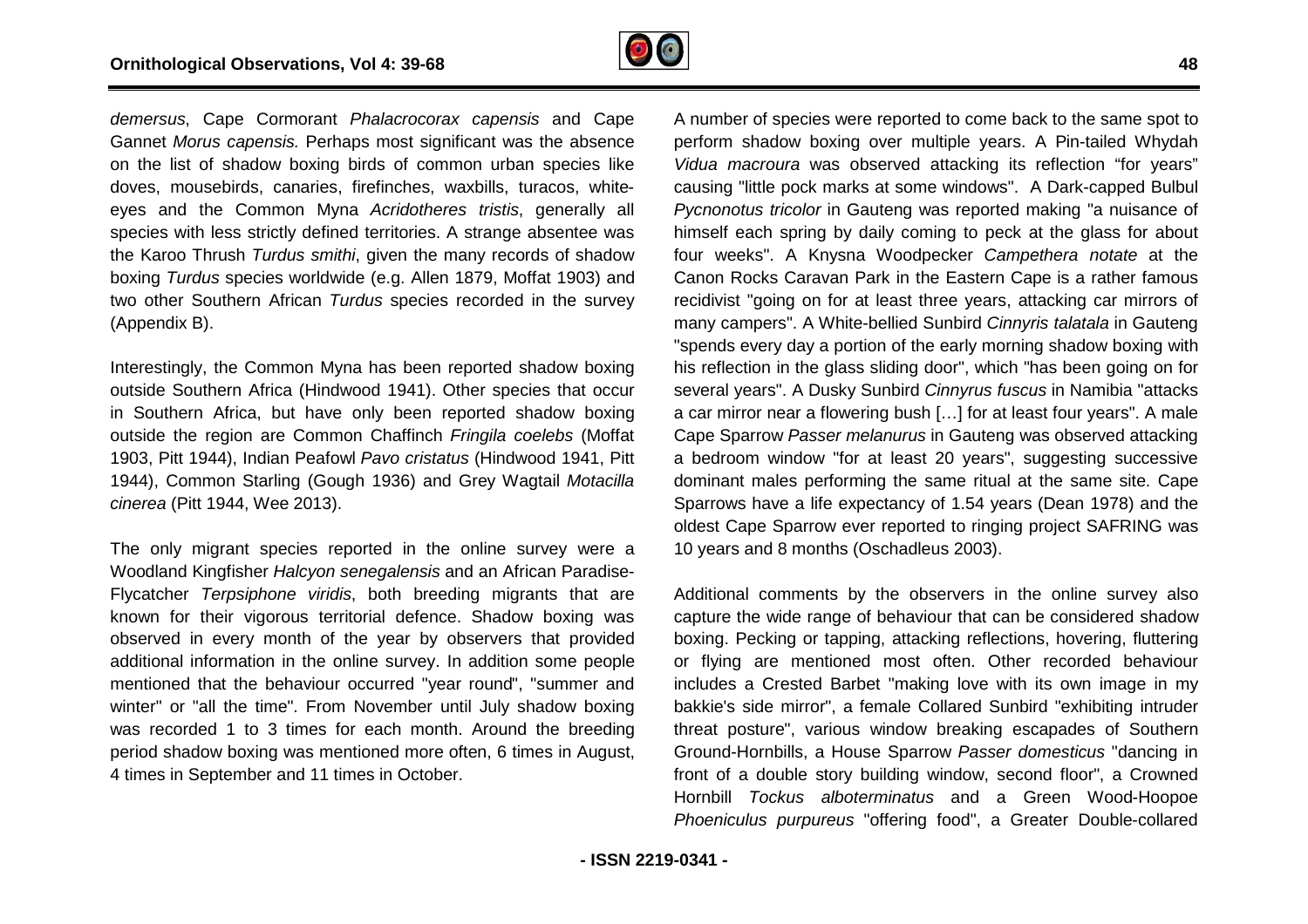

Sunbird "singing at his reflection in window" (similar in Skead 1954), a Helmeted Guineafowl *Numida meleagris* "charging and kicking its a Helmeted Guineafowl *Numida meleagris* "charging and kicking its<br>reflection in the sliding door", a Southern Boubou *Laniarius ferrugineus* "jumping up and down at the window" and a female Black Cuckooshrike *Campephaga flava* "banging and calling and getting exhausted but not giving up". Black Cuckooshrike *Campephaga flava* "banging and calling and<br>getting exhausted but not giving up".<br>Female bird species that are reported shadow boxing are Cape

Sparrow (no male), Collared Sunbird (less aggression and force than male), Groundscraper Thrush *Psophocichla litsitsirupa* (with male), Great Sparrow *Passer motitensis* (with male, female real aggressor), Southern Boubou (with male), Black Cuckooshrike (no male), Common Ostrich Struthio camelus (no male) and Grey Tit Parus afer (with male). Several gregarious bird species were reported shadow boxing, including Arrow-markd Babbler *Turdoides jardineii* (4 times), Southern Pied Babbler Turdoides bicolor and Green Wood-Hoopoe.

Reactions to shadow boxing tend to vary from amused and entertained to annoyed and worried. A Crested Barbet was reported pecking so hard "I wonder if it's going to break the kitchen window" and a Cape Robin-Chat *Cossypha caffra* "scratched the glass on the right rear view mirror, not to mention the mess they left on the door". A Collared Sunbird was suspected "trying to peck itself to death in our car wing mirrors and windows" and a Pin-tailed Whydah was believed to fight "itself to exhaustion and death […] on this rather hot day". I. A Crested Barbet was reported<br>ing to break the kitchen window"<br>caffra "scratched the glass on the<br>n the mess they left on the door".



Fig 5 - A Cape Batis Batis capensis shadow boxing. Photo by Lisle Gwynn.

#### **Further study**

Fig 5 – A Cape Batis *Batis capensis* shadow boxing. Photo by Lisle Gwynn<br>
That "scratched the glass on the<br>
the mess they left on the door".<br>
This study lists 79 species that have previously been recorder<br>
rying to peck This study lists 79 species that have previously been recorded shadow boxing (Appendix A), which can be defined as birds interacting with their reflection in an attempt to defend their territory against a perceived intruder. It adds a further 64 species reported shadow boxing in an October 2012 online survey (Appendix B), shadow boxing in an October 2012 online survey (Appendix B),<br>making the total of species known to show this behaviour 143. This list is far from complete and additional scanning of online sources and further surveys in Southern Africa and the rest of the world will likely yield many more accounts. Although recording shadow boxing in itself might not interest most modern ornithologists, the author of this study believes that careful analysis of existing and future cases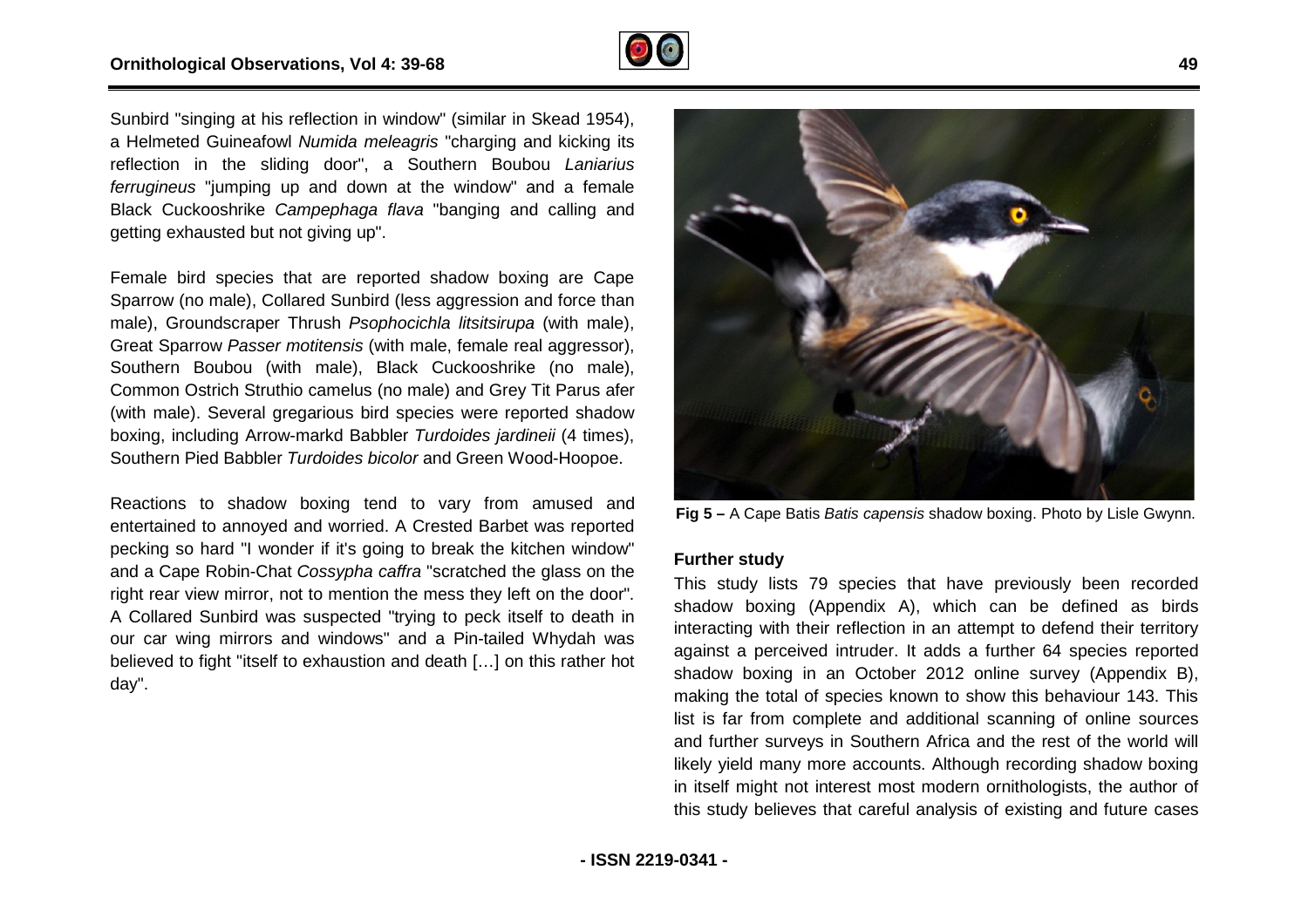

of avian shadow boxing can add to knowledge about territorial behaviour of many bird species, including the length of the period of territorial defence, the role that females play and site fidelity.

**- oo0oo -** 

#### **Acknowledgements**

The author would like to thank Arnold van der Westhuizen, editor of Ornithological Observations, for his support, encouragement and scanning of numerous journal pages. He also would like to thank Duncan Butchart, Mark Tittley, Karin Wiesler and Lisle Gwynn for the use of their photos. Lastly, he would like to thank all the contributors to the online survey: Garth Aiston, Tony Archer, Magda Badenhorst Begeman, Corina Bakker-Van der Laan, Dave Bishop, Andy Branfield, Roelof van der Breggen, Chris Brewster, Duncan Butchart, use of their photos. Lastly, he would like to thank all the contributors<br>to the online survey: Garth Aiston, Tony Archer, Magda Badenhorst<br>Begeman, Corina Bakker-Van der Laan, Dave Bishop, Andy<br>Branfield, Roelof van der Br van Deventer, John Drowley, Jane Dennler Spowart, Merilyn Dunster Mehl, Claire Laura Eksteen, Austringer Ever, Joan Faiola, Leonie Fouché, Ursula Franke, Gertie Griffith, Lisle Gwynn, Adrian Haagner, Thomas Hohls, Jo-anne Hounsom, Janice Isom, Sally King, Hazel Kirkbride, Bo van der Lecq, Margaret Maciver, Karel Marais, Roy McGrath, Tyrone Brent Mckendry, Duncan McKenzie, Richard Mckibbin, Philippa Meldrum, Michiel Moll, Jill Mortimer, Stephen Mostert, Seth Musker, Doug Newman, Justin Rhys Nicolau, Anton van Niekerk, Jan Niemandt, Gisela Ortner, Andrew Pickles, Jaco Pit, Tony Rebelo, Hugh Retief, Morné de la Rey, Dave Rimmer, Jane Robertson, Neels Roos, Jenny Sharland, Marina Snyman, Sue Snyman, Richard van der Spuy, Tiana Stanton, Lia Steen, Trish Strachan, Trevor Thompson, Darryl Tiran, Mark Tittley, Peter Turner, Dylan Vasapolli, Hennie Visser, Amanda Walden, Xeena Wallington, Vincent Ward, Sue Welman, Arnold van der Westhuize Westhuizen, Heide Wetmore, Dennis White, Karin Wiesler, Tim Wickins, Bev Williams, nke, Gertie Griffith, Lisle Gwynn, Adrian Haagner,<br>anne Hounsom, Janice Isom, Sally King, Hazel<br>der Lecq, Margaret Maciver, Karel Marais, Roy<br>Brent Mckendry, Duncan McKenzie, Richard<br>Meldrum, Michiel Moll, Jill Mortimer, S

Crystelle Wilson, Gerald Wingate, Veronique Wolfaardt, Celeste Wookey and Ken Worsley.

### **References**

**aknina51 2010.** Window Cranes. Kachemak Crane Watch. Available from: <http://www.youtube.com/watch?v=iEvRKfoZQnA> (Accessed on 18/1/2013).

**Allen JA (ed) 1879.** Odd Behavior of a Robin and a Yellow Warbler. Bulletin of the Nuttall Ornithological Club 4: 178-182.

Andrews E 1966. Slate-Colored Junco Response to Mirror. Bird-Banding 37: 206.

**Barnard ED 1902.** Drought in Queensland. The Emu I: 146 146-147.

**Bent AC 1949.** Eastern Bluebird. Bent AC (ed). Life Histories of North American Thrushes, Kinglets, and Their Allies: 233 233-260.

**Bent AC 1968.** Eastern Cardinal. Austin jr OL (ed). Life histories of North American cardinals, grosbeaks, buntings, towhees, finches, sparrows and allies: 1-15.

**Bent AC 1968.** Eastern Purple Finch. Austin jr OL (ed). Life histories of North American cardinals, grosbeaks, buntings, towhees, finches, sparrows and allies: 264-278. of North American cardinals, grosbeaks, buntings, towhees, finches,<br>sparrows and allies: 264-278.<br>**Brackbill H 1969.** A Carolina Wren shadow-boxing. The Wilson

Bulletin 81: 470.

**Britton KG 1944.** A Deluded Sparrow. Nature 153: 559 559-560.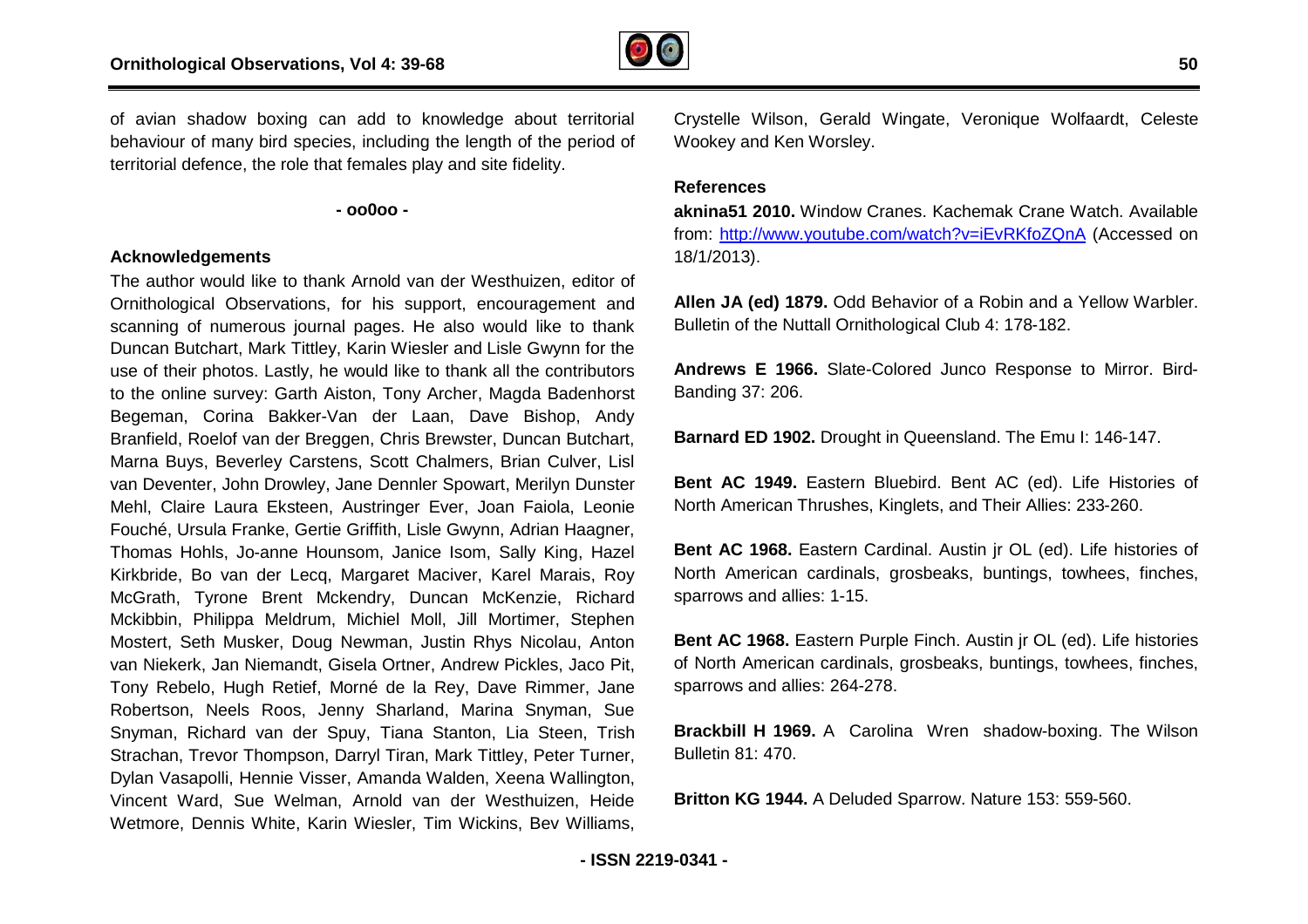

**Brown H 1937.** Aggressive display of birds before a l looking-glass. British Birds 31: 137-138.

**Burrell H 1908.** Malurus fighting its shadow. The Emu VIII: 95.

**Burroughs J 1894.** Glimpses of Wildlife. In: Riverby. Houghton, Mifflin and Company, Boston and New York: 191-193.

**Censky EJ, Ficken MS 1982.** Responses of Black-capped Chickadees to mirrors. The Wilson Bulletin 94: 590-594.

**Cleland JB 1909.** Malurus fighting its shadow. The Emu VIII: 151.

**Craig A 2007.** Jack Skead, 1912–2006. Ostrich: Journal of African Ornithology 78: 5-6.

**Davis DE 1940.** Social nesting habits of the Smooth-billed Ani. The Auk 57: 179-218. 3ulletin 94: 590-594.<br>ts shadow. The Emu VIII: 151.<br>2006. Ostrich: Journal of African<br>bits of the Smooth-billed Ani. The<br>v of the Cape Sparrow. Ostrich:

**Dean WRJ 1978.** Life expectancy of the Cape Sparrow. Journal of African Ornithology 49: 16.

**Dennis CJ 1935.** The Besting of Bombastes. The Singing Garden.

**Diamond J, Bond AB 1989.** Lasting responsiveness of a kea (*Nestor notabilis*) towards its mirror image. Avicultural Magazine 89: 92-94 Lasting responsiveness of a kea<br>irror image. Avicultural Magazine 89:<br>Boxing of Pipilo. The Condor 18: 93-

**Dickey DR 1916.** The Shadow-Boxing of Pipilo. The Condor 18: 93 99.

**Dickinson jr JC 1968.** Rufous-sided Towhee. Austin jr OL (ed). Life histories of North American cardinals, grosbeaks, buntings, towhees, finches, sparrows and allies: 562-579 **C 1968.** Rufous-sided Towhee. Austin jr OL (ed). Life<br>th American cardinals, grosbeaks, buntings, towhees,<br>ws and allies: 562-579<br>**of 2010.** koolmeesje vliegt steeds tegen raam.

**driekeervanhoof 2010.** koolmeesje vliegt steeds tegen raam. Available from: <u>[http://www.youtube.com/watch?v=RO](http://www.youtube.com/watch?v=R)u9syiJEMA</u> (Accessed on 18/1/2013).

**Epstein R, Koerner J 1986.** The Self-Concept and other Daemons. In: Suls J, Greenwald A (eds). Psychological Perspectives on the Self, Vol. 3. Lawrence Erlbaum, Hillsdale, NJ: 27-53. Concept and<br>nological Pers<br>, NJ: 27–53.

Fletcher JA 1904. Bird notes from Wilmot, Tasmania. Part III. The  $F$ mu IV $\cdot$  17.

**Forbush EH 1929.** Birds of Massachusetts and Other New England States; Land birds from sparrows to thrushes. Norwood Press, Norwood, Massachusetts: 80.

**Ford FBC 1903.** Clermont (Q.) Notes. The Emu III: 125 125-126.

**Gill F, Donsker D (eds) 2012.** IOC World Bird Names (v 3.2). Available from: <http://www.worldbirdnames.org> (Accessed on 18/1/2013).

**Gough K 1936.** Starling and reflection. Irish Naturalists' Journal 6: 75.

**Greve M 2008.** Panel beating. Originally posted on SABirdnet. Available from: <http://globalbirdtrekkers.org/content/view/91/38/> (Accessed on 18/1/2013).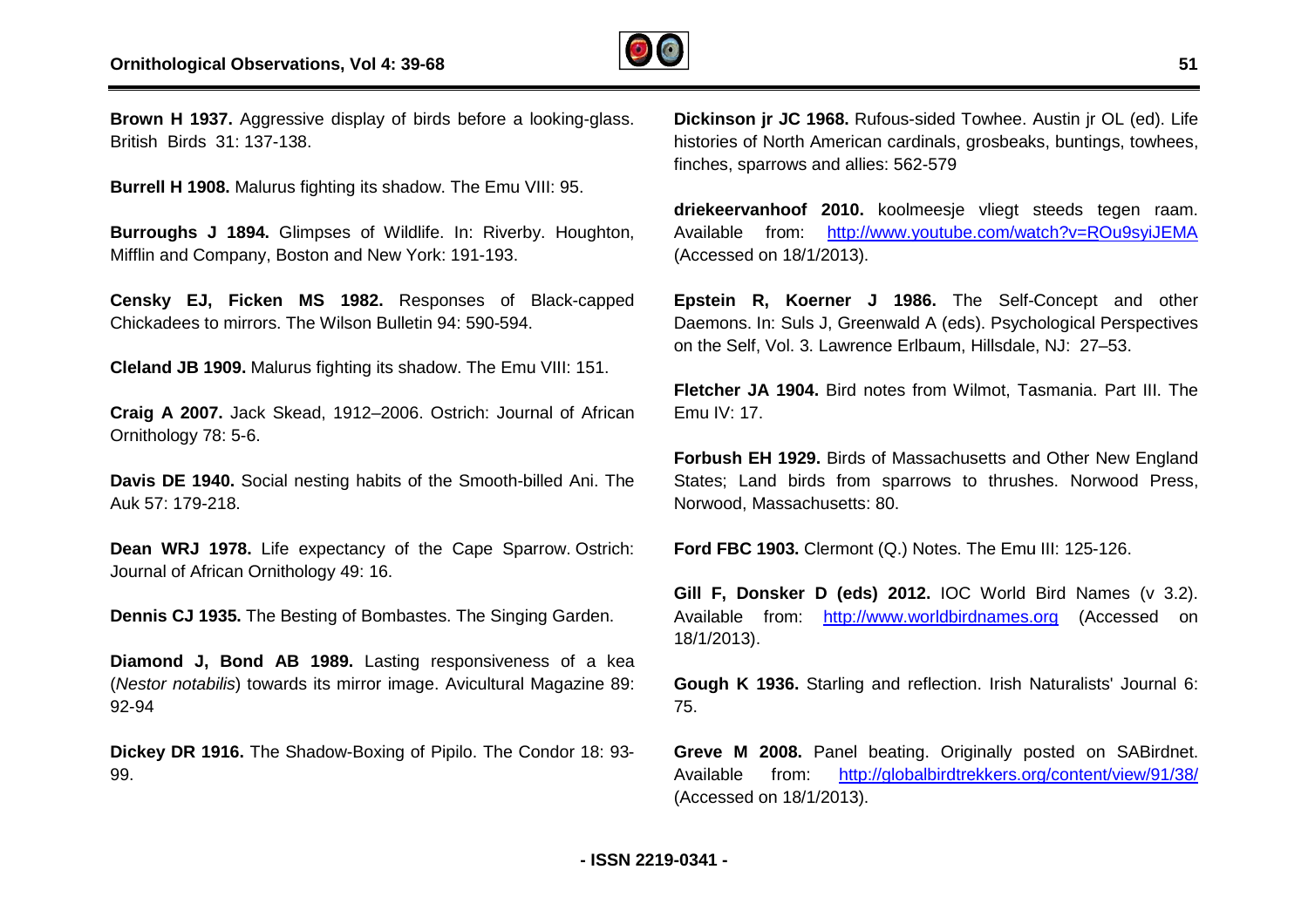

**Hardaker T 2012.** Southern African Bird List - Version 02 - 15 April 2012. Available from: <http://www.zestforbirds.co.za/salist.zip> (Accessed on 18/1/2013).

**Hayman D 2011.** Hornbill reflection. Dundoozed. Available from <http://www.youtube.com/watch?v=nDbyJVXO1GU> (Accessed on 18/1/2013).

**Helming T 2010.** ' Roodborstje' tikt tegen het raam...... Available from: <http://www.youtube.com/watch?v=Po>-mHQdDAZE (Accessed on 18/1/2013).

**Hindwood KA 1941.** Birds and their reflections. Basset Hull AF, Iredale T (eds). Proceedings of the Royal Zoological Society of New South Wales: 20-29.

**Hockey PAR, Dean WRJ, Ryan PG (eds) 2005.** Roberts – Birds of Southern Africa, 7th edition. The Trustees of the John Voelcker Bird Book Fund, Cape Town.

**Hoffer L, McGraw S, Burton C, Monika F 2012.** Comments in: Bergin M. What is a Titmouse? Available from: http://10000birds.com/titmouse.htm (Accessed on 21/1/2013). uthern Africa, 7th edition. The Trustees of the John Voelcker Bird<br>ok Fund, Cape Town.<br>**ffer L, McGraw S, Burton C, Monika F 2012.** Comments in:<br>rgin M. What is a Titmouse? Available from:<br>p://10000birds.com/titmouse.htm (

**Howard HE 1920.** Territory in Bird Life. E. P. Dutton, New York: 109 118.

**Koumly PM 1893**. Behavior of a Summer Tanager. The Auk 10: 367-368.

**Kusayama T, Bischof HJ, Watanabe S 2000.** Responses to mirrorimage stimulation in jungle crows (*Corvus macrorhynchos* ). Animal Cognition 3: 61-64.

**Klem D 2006.** Glass A Deadly Conservation Issue for Birds. Bird Observer 34: 73-81.

**LaBarbera K 2012.** Juncos do not understand mirrors. Available from: http://toughlittlebirds.com/2012/04/21/juncos [http://toughlittlebirds.com/2012/04/21/juncos-](http://toughlittlebirds.com/2012/04/21/juncos)do-notunderstand-mirrors/ (Accessed on 27/10/2012).

**Laskey AR 1944.** A Study of the Cardinal in Tennessee. The Wilson Bulletin 56: 27-44.

**Lorenz K 1966.** On aggression. Harcourt, Brace, & World, New York: 210.

**Mabula Ground Hornbill Conservation Project 2012.** Window Breaking. Available from

[http://www.mabulagroundhornbillconservationproject.org.za/index\\_fil](http://www.mabulagroundhornbillconservationproject.org.za/index_fil) es/WindowBreaking.html (Accessed on 22/10/2012).

**Mail Online 2007.** Hey good looking! What's that in the 'wing' mirror? **Mail Online 2007.** Hey good looking! What's that in the 'wing' mirror?<br>Available from: <u>[http://www.dailymail.co.uk/news/article-](http://www.dailymail.co.uk/news/article)437400/Hey-</u> good-looking-Whats-wing-mirror.html (Accessed on 21/1/2013).

**matrixjohn1 2012.** Heggenmus houdt spiegelgevecht. Available from: <http://www.youtube.com/watch?v=OVoVswfvWKE> (Accessed on 18/1/2013).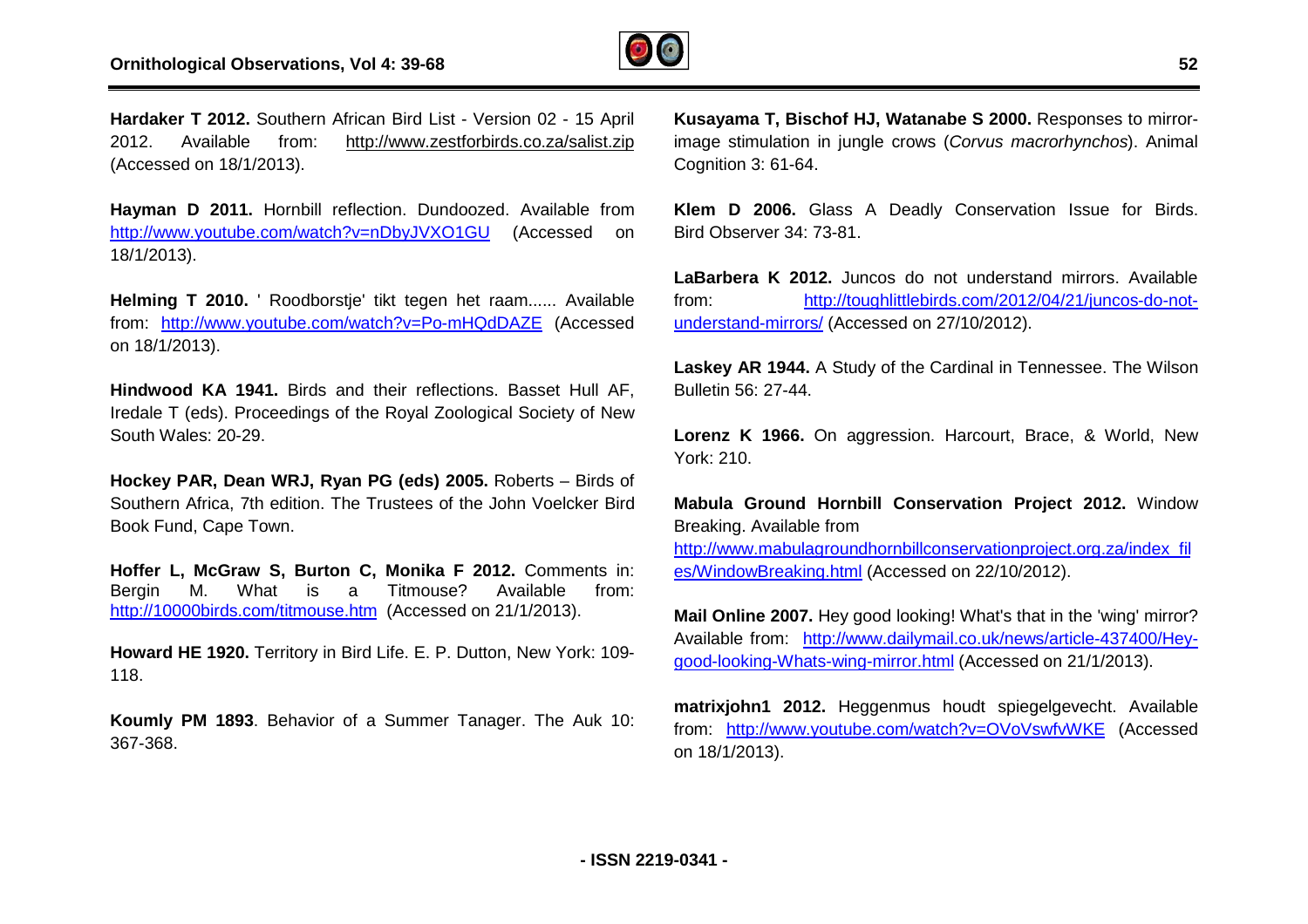

matterne 2012. Staartmees. Vroege Vogels. Available from: [http://vroegevogels.vara.nl/Categorieen.1003.0.html?&view=single\\_t](http://vroegevogels.vara.nl/Categorieen.1003.0.html?&view=single_t) hread&cat\_uid=3&conf\_uid=7&thread\_uid=34807 (Accessed on 18/1/2013).

**Medina FS, Taylor AH, Hunt GR, Gray RD 2011.** New Caledonian crows' responses to mirrors. Animal Behaviour 82: 981-993.

**Moffat CB 1903.** The spring rivalry of birds: some views on the limit to multiplication. The Irish Naturalist 12: 152-166. iur 82: 981-993.<br>2001 some views or:<br>166.<br>2002 ringing ye

**Oschadleus HD 2003.** Report on the 2001-2002 ringing year. Afring News 32: 22.

**Pattison M 2012.** Comments in: Bergin M. What is a Titmouse? Available from: <http://10000birds.com/titmouse.htm>(Accessed on 21/1/2013).

**Pepperberg IM, Garcia SE, Jackson EC, Marconi S 1995.** Mirror use by African grey parrots (*Psittacus erithacus*). Journal of Comparative Psychology 109: 189–195.

**Pitt F 1944.** Observations on Bird Behaviour. Nature 154: 801.

**Prior H, Schwarz A, Güntürkün O 2008.** Mirror-induced behavior in the magpie (*Pica pica*): Evidence of self-recognition. PLoS Biology 6(8): e202. doi:10.1371/journal.pbio.0060202. or-induced behavior in<br>ognition. PLoS Biology<br>reflection. The Migrant

**Reed WR 1938.** A female Cardinal fights her reflection 9: 17-18.

**Riegert J, Fainova D, Antczak M, Sedlacek O, Horak D, Reif J, Pesata M 2011.** Food niche differentiation in two syntopic sunbird species: a case study from the Cameroon Mountains. Journal of Ornithology 152: 819-825.

**Ritter WE, Benson SB 1934.** Is the poor bird demented? Another case of 'shadow boxing'. The Auk 51: 169-179.

Robertson JM 1935. Bush-tits 'Shadow-boxing'. Condor 37: 257-258.

**Roerig J 2012.** Collared Sunbird shadow boxing 26 July 2012. Available from: <https://www.youtube.com/watch?v=yOWAx89sL5s> (Accessed on 20/1/2013).

**Roerig J 2013.** Collared Sunbird shadow boxing 30 September 2012. Available from

<http://www.youtube.co>m/watch?v=DK7hk4AauBM (Accessed on 20/1/2013).

**Roerig J 2013.** Collared Sunbird shadow boxing 14 October 2012. Available from: [http://www.yout](http://www.you)ube.com/watch?v=5Vo55jn1Em8 (Accessed on 20/1/2013). <u>tube.com/watch?v=5Vo55jn1Em8</u><br>us conspecific stimulation in adult<br>illetin 90: 295-297.

**Ryan MJ 1978.** Mirror image versus conspecific stimulation in adult male Zebra Finches. The Wilson Bulletin 90: 295-297.

**Salgado A 2011.** Purple-rumped Sunbird. Available from: Salgado A 2011. Purple-rumped Sunbird. Available from the total of the entire the state of the helphology of t<br><http://gallicissa.blogspot.com/2011/09/purple>-rumped-sunbird.html (Accessed on 18/1/2013).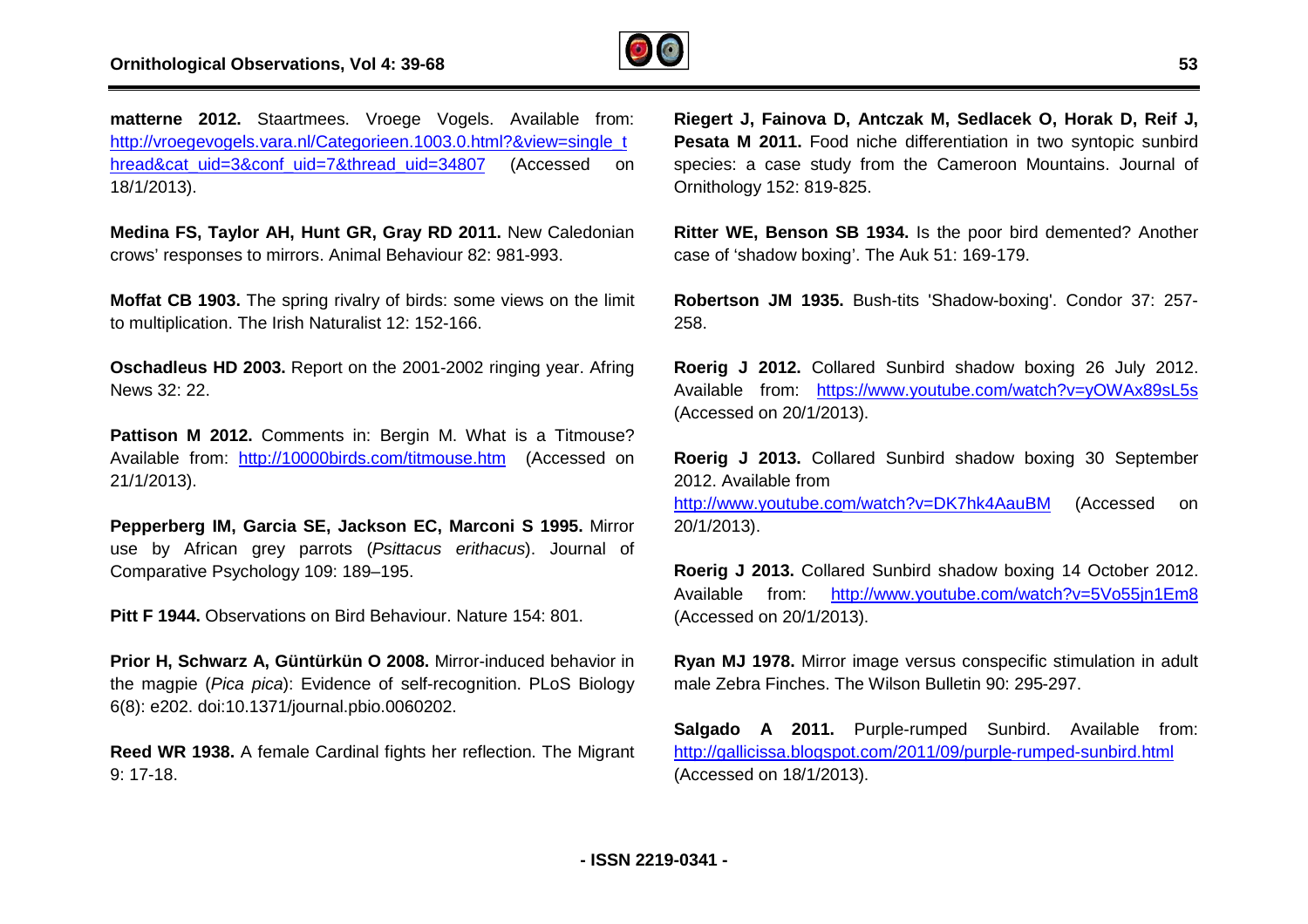

**Sawant S 2012.** Curious Sunbird. Nanded2007. Available from: <http://www.youtube.com/watch?v=iwLGK4haF9M> (Accessed on 18/1/2013).

**SB 1902.** A fighting flycatcher. The Emu II: 28.

**Skead CJ 1953.** A study of the Black Sunbird *Chalcomitra amethystina amethystina* (Shaw). Ostrich: Journal of African Ornithology 24: 159-166.

Skead CJ 1954. A study of the Larger Double-collared Sunbird *Cinnyris afra afra* (Linnaeus). Ostrich: Journal of African Ornithology 25: 76-88.

**Skead CJ 1954.** A study of the Cape Wagtail *Motacilla capensis*. Ibis: the International Journal of Avian Science 96: 91-103. Ibis: the International Journal of Avian Science 96: 91-103.<br>**Skead CJ 1962.** A study of the Collared Sunbird *Anthreptes collari*s

(Vieillot). Ostrich: Journal of African Ornithoislogy 33: 38 38-40.

**Skead CJ 1967.** The Sunbirds of Southern Africa : Also the Sugarbirds, The White-Eyes and the Spotted Creeper. A. A. Balkema, Cape Town.

**Solomon D, Solomon S 2012 (eds) 2012.** The window bashers of 254 Martial Eagle. The Raptor; Raptor's View Wildlife Estate News May 2012: topic 5.

**Stan 2006.** Shadow boxing. The Hummingbird forum. Available from: <http://www.network54.com/Forum/439743/thread/1159631082/11597> 92718/shadow+boxing (Accessed on 21/1/2013).

Nature 154: 801.

**Stiteler S 2011.** Angry birds hitting your windows. Avaiable from: [http://10000birds.com/angry-birds-hitting-your-](http://10000birds.com/angry-birds-hitting-your)windows.htm (Accessed on 21/1/2013).

Its Sunbird. Nanded2007. Available from:<br>
Stephenson **EM, Stewart C 1944.** Observations on Bird Behaviour.<br>
Street The Emu II: 28.<br>
Intellect Sunding Mature 154: 8011. Angry birds hitting your windows. Avaiable from:<br>
Inte **Stull WD 1968.** Spizella passerina. Austin jr OL (ed). Life histories of North American cardinals, grosbeaks, buntings, towhees, finches, sparrows and allies: 1166-1184 windows.htm<br>PL (ed). Life histories of<br>ngs, towhees, finches,<br>reflection. Bird-Banding

**Sutton GM 1947.** A female Cardinal and her reflection. Bird 18: 151-154.

**Temby ID 2004.** Urban wildlife issues in Australia. In: Shaw WW, Harris LK, VanDruff L (eds). Proceedings 4th International Urban Wildlife Symposium. University of Arizona, Tucson, USA: 26 26-34.

**The Cornell Lab of Ornithology 2012.** How to avoid window collisions. Available from

[http://www.birds.cornell.edu/AllAboutBirds/faq/master\\_folder/attractin](http://www.birds.cornell.edu/AllAboutBirds/faq/master_folder/attractin) g/challenges/window\_collisions (Accessed on 18/10/2012).

**The Royal Society for the Protection of Birds 2012** . Birds attacking windows. Available from

[http://www.rspb.org.uk/advice/watchingbirds/behaviour/birds\\_and\\_wi](http://www.rspb.org.uk/advice/watchingbirds/behaviour/birds_and_wi) ndows/attacking.aspx (Accessed on 18/10/2012).

**Tinbergen N 1951.** The study of instinct. Oxford University Press, London.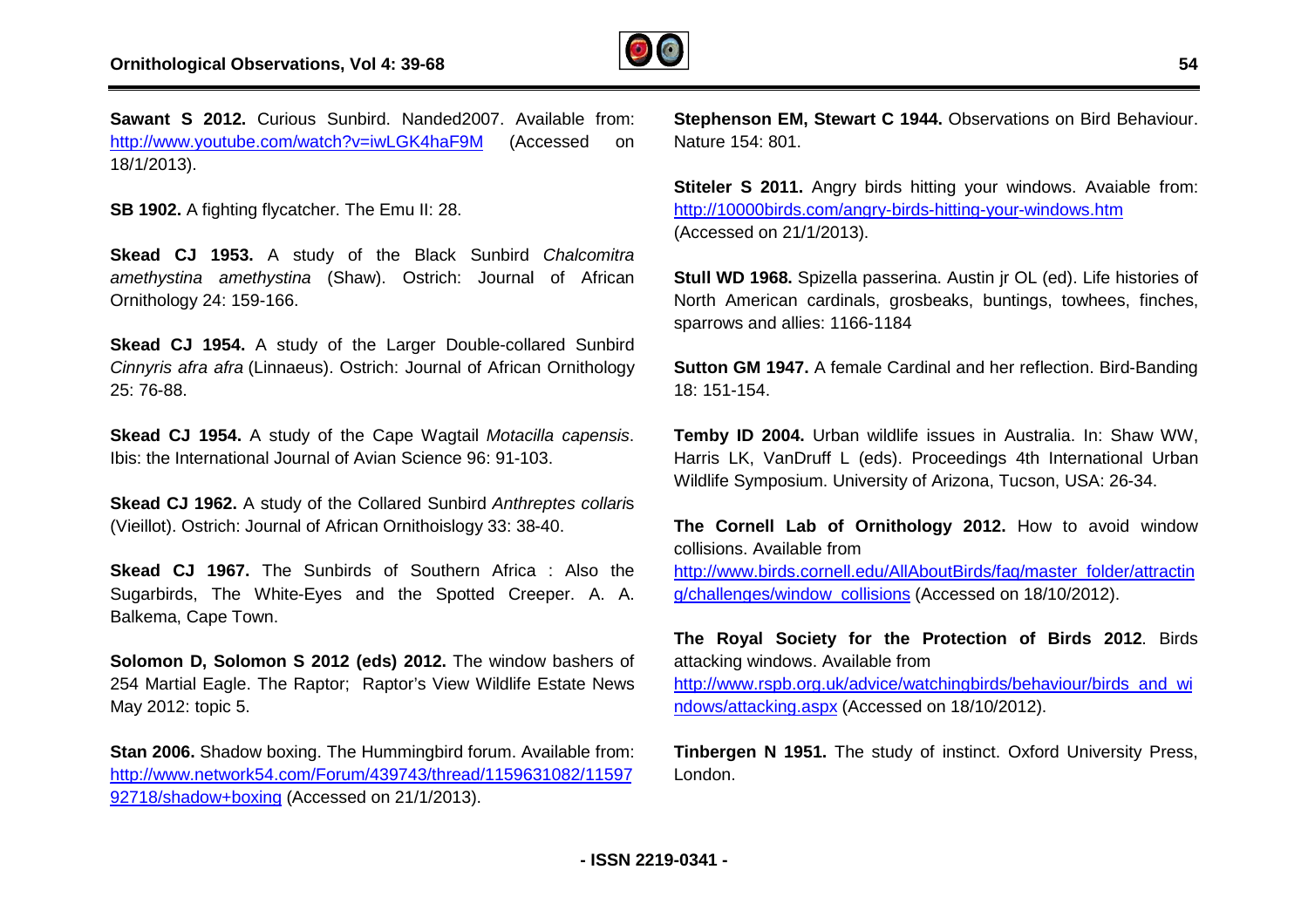

**Tyler WM 1949.** Eastern Robin. Bent AC (ed). Life Histories of North American Thrushes, Kinglets, and Their Allies: 14-45

**Vogelbescherming Nederland 2011.** Vogels die tegen h het raam vliegen. Available from <u>[http://www.vogelbes](http://www.vogelbe)cherming.nl/tuinvogel/tuinvogelweb/q/overzicht/w</u><br><u>eblog/bericht/2179</u> (Accessed on 20/1/2013).<br>**Yeatman H 1936.** Cardinal Chronicals. The Migrant 7: 22-23. eblog/bericht/2179 (Accessed on 20/1/2013).

**Yeatman H 1936.** Cardinal Chronicals. The Migrant 7: 22

**Wee YC 2013.** Tag 'collision-reflection'. Bird Ecology Study Group **Wee YC 2013.** Tag 'collision-reflection'. Bird Ecology Study Group<br>Blog. Available from: <u>http://www.besgroup.org/category/glass</u>reflection/ (Accessed on 18/1/2013).

**White G 1789.** The natural history and antiquities of Selborne, in the county of Southampton. B. White and Son, London: 146.

county of Southampton. B. White and Son, London: 146.<br>**Williams S 2011.** Female Cardinal Fights Her Reflection. Available from: <http://www.youtube.com/watch?v=l3y9KOnUUSI> (Accessed on 18/1/2013).

**Zilberman R, Moav B, Yom-tov Y 2001.** Territoriality and mate Guarding in the Orange-tufted Sunbird. Israel Journal of Zoology 47: 275-286.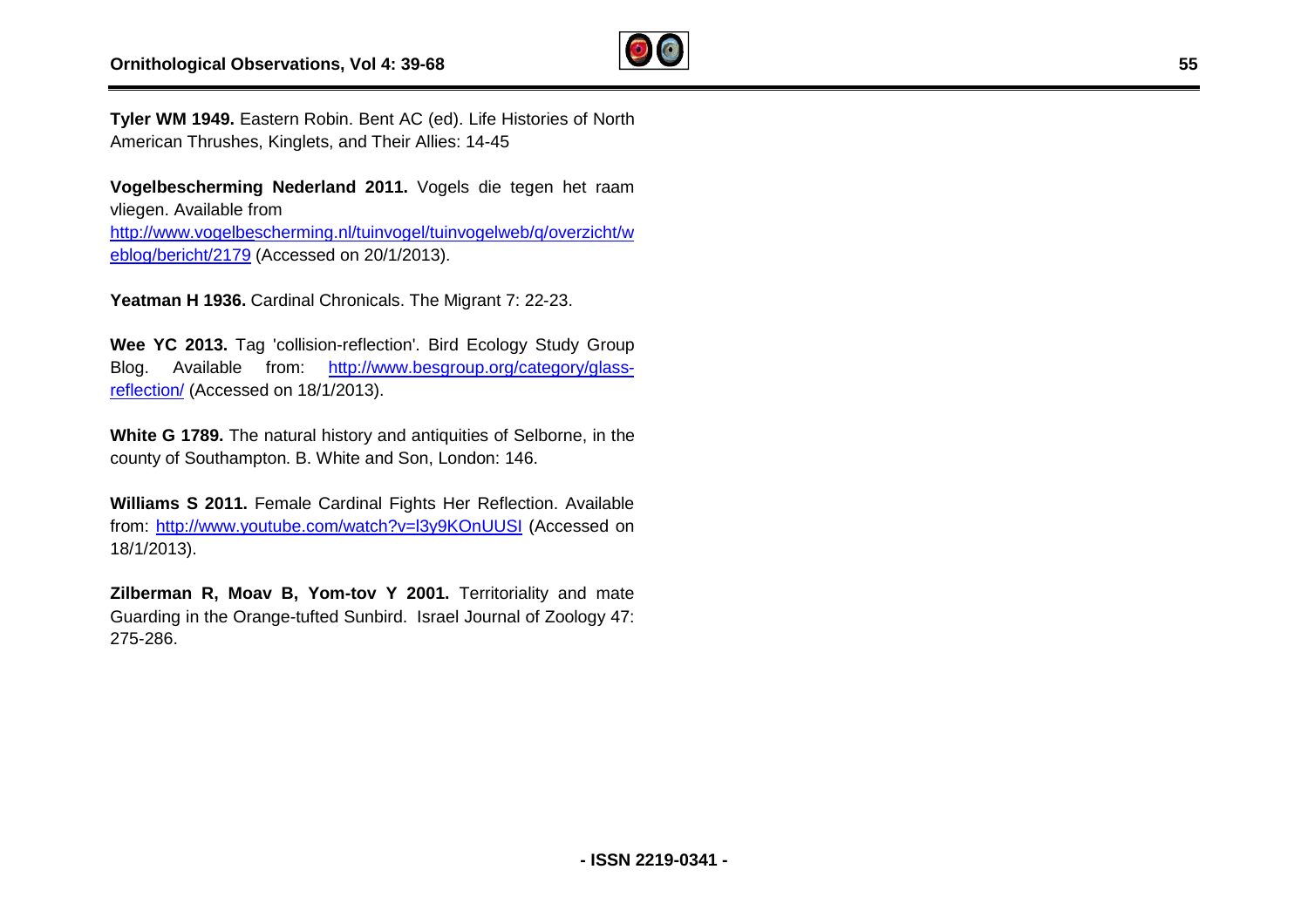

**Appendix A –** Species reported to display shadow boxing behaviour, listed in order of first accounts. Species in **red** occur in Southern Africa. For species in **green** females have been reported shadow boxing. All sources are listed in the references

| #              | <b>Species</b>                 |                        | <b>Sex</b> | <b>Location</b>                 | Reporter             | Year |
|----------------|--------------------------------|------------------------|------------|---------------------------------|----------------------|------|
| 1              | <b>American Robin</b>          | Turdus migratorius     |            | New York, United States         | Allen JA             | 1879 |
|                |                                |                        |            | <b>United States</b>            | Forbush EH           | 1929 |
|                |                                |                        |            | <b>United States</b>            | Ritter WE, Benson SB | 1934 |
|                |                                |                        | M          | <b>Tennessee, United States</b> | <b>Ganier AF</b>     | 1936 |
| $\overline{2}$ | <b>American Yellow Warbler</b> | Setophaga aestival     | M          | Massachusetts, USA              | Allen JA             | 1879 |
|                |                                |                        |            | <b>United States</b>            |                      | 1937 |
| 3              | <b>Summer Tanager</b>          | Piranga rubra          |            | Kansas, United States           | Koumly PM            | 1893 |
| 4              | <b>Eastern Bluebird</b>        | Sialia sialis          | M          | New York, United States         | Burroughs J          | 1894 |
| 5              | <b>Willie Wagtail</b>          | Rhipidura leucophrys   | M          | Queensland, Australia           | <b>Barnard ED</b>    | 1902 |
|                |                                |                        | M          |                                 | <b>SB</b>            | 1902 |
| 6              | <b>Common Blackbird</b>        | Turdus merula          | M          | Leinster, Ireland               | Moffat CB            | 1903 |
|                |                                |                        | M          | <b>United Kingdom</b>           | <b>Brown G</b>       | 1937 |
|                |                                |                        | M          | <b>United Kingdom</b>           | Pitt F               | 1944 |
|                |                                |                        |            | Victoria, Australia             | Morrison C           | 1940 |
| $\overline{7}$ | <b>Common Chaffinch</b>        | Fringila coelebs       | M          | Leinster, Ireland               | <b>Moffat CB</b>     | 1903 |
|                |                                |                        | M          | United Kingdom                  | Pitt F               | 1944 |
|                |                                |                        |            | United Kingdom                  | Smythe RH            | 1962 |
| 8              | Magpie-lark                    | Grallina cyanoleuca    |            | Queensland, Australia           | Ford FBC             | 1903 |
|                |                                |                        | M          | New South Wales, Australia      | Hindwood KA          | 1941 |
|                |                                |                        |            | Queensland, Australia           | Sinclair A           | 1941 |
|                |                                |                        | M          | New South Wales, Australia      | <b>Roberts N</b>     | 1941 |
| 9              | <b>Superb Fairywren</b>        | <b>Malurus cyaneus</b> | P          | Tasmania, Australia             | Fletcher JA          | 1904 |
|                |                                |                        | P          | New South Wales, Australia      | <b>Burrell H</b>     | 1908 |
|                |                                |                        | P          | South Australia, Australia      | Cleland JB           | 1909 |
|                |                                |                        | M          | Australia                       | Dennis CJ            | 1935 |
|                |                                |                        | M          | New South Wales, Australia      | Higgins R            | 1941 |
|                |                                |                        | M          | New South Wales, Australia      | Nott ME              | 1941 |

**- ISSN 2219-0341 -**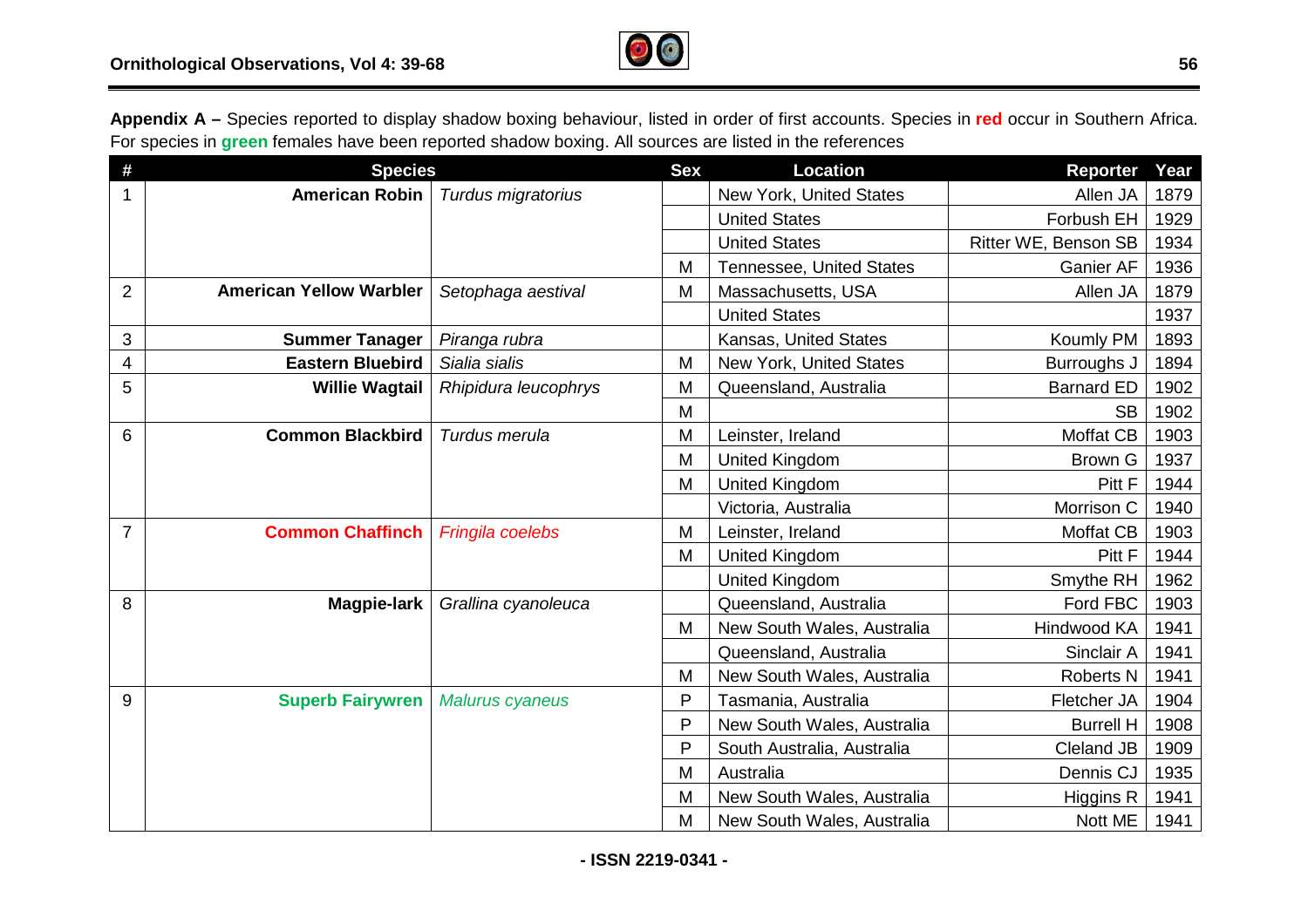

|    |                                  |                             | $\mathsf{P}$ | New South Wales, Australia      | Hindwood KA          | 1941 |
|----|----------------------------------|-----------------------------|--------------|---------------------------------|----------------------|------|
| 10 | <b>California Towhee</b>         | Melozone crissalis          | M            | California, United States       | Dickey DR            | 1916 |
|    |                                  |                             | M            | California, United States       | Ritter WE, Benson SB | 1934 |
| 11 | <b>House Finch</b>               | Carpodacus mexicanus        |              | California, United States       | Dickey DR            | 1916 |
| 12 | <b>Northern Mockingbird</b>      | Mimus polyglottos           |              | California, United States       | Dickey DR            | 1916 |
|    |                                  |                             | M            | <b>Tennessee, United States</b> | <b>Ganier AF</b>     | 1936 |
|    |                                  |                             |              | New South Wales, Australia      |                      | 1940 |
| 13 | <b>Indian Peafowl</b>            | Pavo cristatus              |              | <b>United States</b>            |                      | 1925 |
|    |                                  |                             | M            | <b>United Kingdom</b>           | Pitt F               | 1944 |
| 14 | <b>Rockwarbler</b>               | Origma solitaria            | F            | New South Wales, Australia      | Schleicher R         | 1927 |
| 15 | <b>Wilson's Bird-of-paradise</b> | Cicinnurus respublica       |              | London, England                 | Winterbottom JM      | 1928 |
| 16 | <b>Chipping Sparrow</b>          | Spizella passerina          | M            | <b>United States</b>            | Forbush EH           | 1929 |
| 17 | <b>Northern Cardinal</b>         | Cardinalis cardinalis       |              | <b>United States</b>            | Ritter WE, Benson SB | 1934 |
|    |                                  |                             | M            | <b>Tennessee, United States</b> | Yeatman H            | 1936 |
|    |                                  |                             | F            | Tennessee, United States        | Reed WR              | 1938 |
|    |                                  |                             | F            | New York, United States         | <b>Sutton GM</b>     | 1947 |
|    |                                  |                             | $\mathsf{P}$ | <b>United States</b>            | Bent AC              | 1968 |
|    |                                  |                             | F            | <b>United States</b>            | <b>Williams S</b>    | 2011 |
| 18 | <b>American Bush-Tit</b>         | <b>Psaltriparus minimus</b> | P            | California, United States       | Robertson JM         | 1935 |
| 19 | <b>Common Starling</b>           | <b>Sturnus vulgaris</b>     |              | Connacht, Ireland               | Gough K              | 1936 |
| 20 | <b>White Wagtail</b>             | Motacilla alba              | M            | United Kingdom                  | <b>Brown G</b>       | 1937 |
| 21 | <b>European Robin</b>            | Erithacus rubecula          | M            | <b>United Kingdom</b>           | <b>Brown G</b>       | 1937 |
|    |                                  |                             | M            | <b>United Kingdom</b>           | Pitt F               | 1944 |
| 22 | <b>Smooth-billed Ani</b>         | Crotophaga ani              |              | Cienfuegos, Cuba                | Davis DE             | 1940 |
| 23 | <b>Grey Shrikethrush</b>         | Colluricincla harmonica     |              | New South Wales, Australia      | Lippmann M           | 1941 |
| 24 | <b>Common Myna</b>               | <b>Acridotheres tristis</b> |              | New South Wales, Australia      | Iredale T            | 1941 |
| 25 | <b>Pied Butcherbird</b>          | Cracticus nigrogularis      |              | Queensland, Australia           | Chisholm AH          | 1941 |
| 26 | <b>Rufous Whistler</b>           | Pachycephala rufiventris    |              | Queensland, Australia           | Chisholm AH          | 1941 |
| 27 | <b>Grey Butcherbird</b>          | Cracticus torquatus         |              | New South Wales, Australia      | Hindwood KA          | 1941 |
| 28 | <b>Superb Lyrebird</b>           | Menura novaehollandiae      |              | Victoria, Australia             | Campbell AG          | 1941 |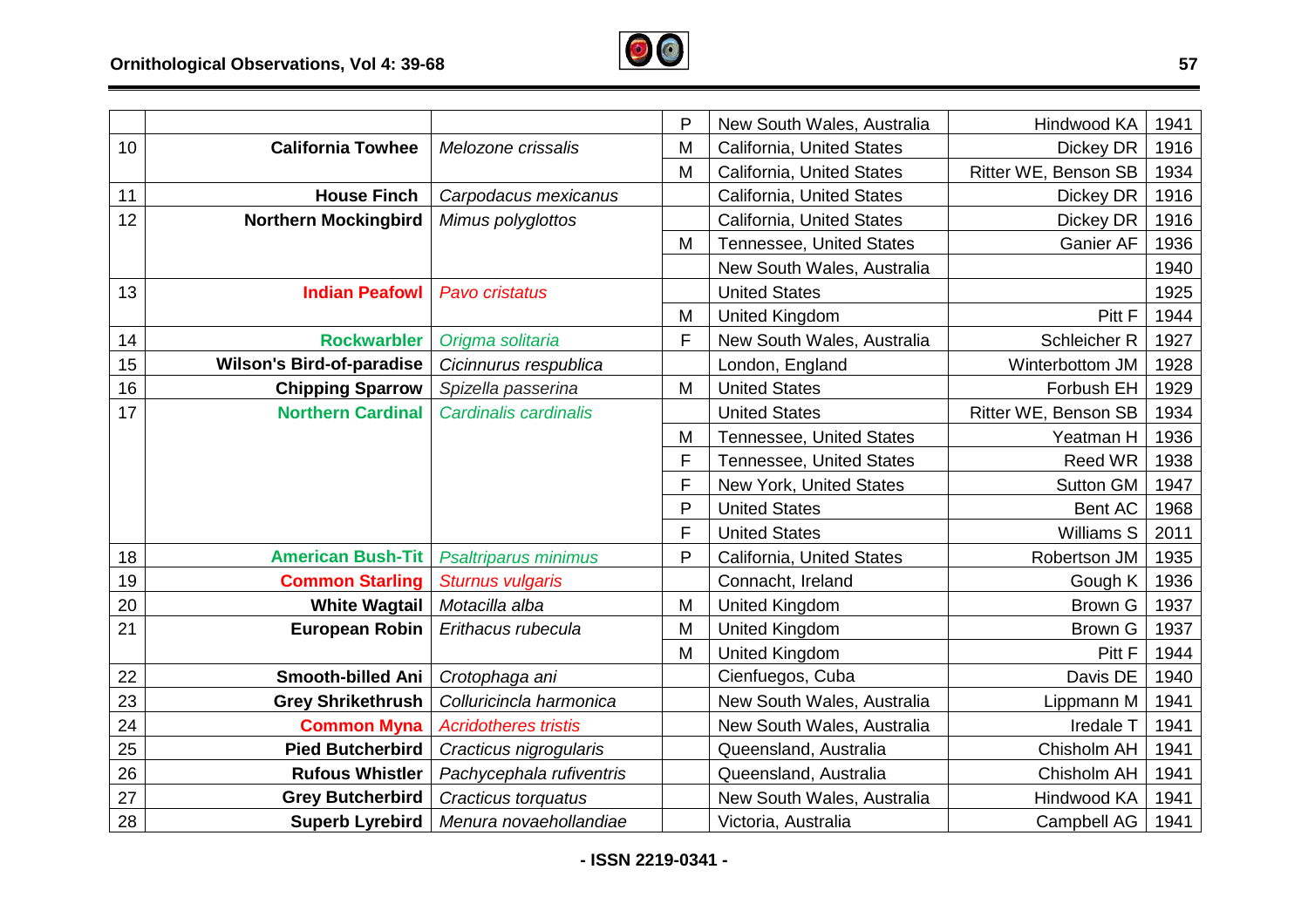

| 29 | <b>House Sparrow</b>                   | <b>Passer domesticus</b>  | M |                                 | <b>Britton KG</b>    | 1944 |
|----|----------------------------------------|---------------------------|---|---------------------------------|----------------------|------|
|    |                                        |                           | M |                                 | Stephenson, Stewart  | 1944 |
|    |                                        |                           | M | <b>United Kingdom</b>           | Pitt F               | 1944 |
| 30 | <b>White-throated Dipper</b>           | <b>Cinclus Cinclus</b>    | M | <b>United Kingdom</b>           | Pitt F               | 1944 |
| 31 | <b>Grey Wagtail</b>                    | Motacilla cinerea         | M | <b>United Kingdom</b>           | Pitt F               | 1944 |
|    |                                        |                           |   | West Bengal, India              | Pradhan GM           | 2010 |
| 32 | <b>Amethyst Sunbird</b>                | Chalcomitra amethystina   | P | Eastern Cape, South Africa      | <b>CJ Skead</b>      | 1953 |
| 33 | <b>Greater Double-collared Sunbird</b> | <b>Cinnyris afer</b>      | P | Eastern Cape, South Africa      | <b>CJ Skead</b>      | 1954 |
| 34 | <b>Cape Wagtail</b>                    | Motacilla capensis        | M | Eastern Cape, South Africa      | <b>CJ Skead</b>      | 1954 |
| 35 | <b>Dunnock</b>                         | Prunella modularis        |   | <b>United Kingdom</b>           | Smythe RH            | 1962 |
|    |                                        |                           |   | The Netherlands                 | matrixjohn1          | 2012 |
| 36 | <b>Collared Sunbird</b>                | <b>Hedydipna collaris</b> |   | Eastern Cape, South Africa      | <b>CJ Skead</b>      | 1962 |
| 37 | <b>Variable Sunbird</b>                | <b>Cinnyris venustus</b>  | F | Zimbabwe                        | <b>CJ Skead</b>      | 1967 |
| 38 | <b>Olive Sunbird</b>                   | Cyanomitra olivacea       |   | South Africa                    | <b>CJ Skead</b>      | 1967 |
| 39 | <b>Scarlet-chested Sunbird</b>         | Chalcomitra senegalensis  |   | South Africa                    | <b>CJ Skead</b>      | 1967 |
| 40 | <b>Purple Finch</b>                    | Haemorhous purpureus      |   | Maryland, United States         | Bent AC              | 1968 |
| 41 | <b>Eastern Towhee</b>                  | Pipilo erythrophthalmus   |   | Massachusetts, USA              | Dickinson jr JC      | 1968 |
| 42 | <b>Sooty Grouse</b>                    | Dendragapus fuliginosus   | F | Canada                          | Stirling I           | 1968 |
| 43 | <b>Carolina Wren</b>                   | Thryothorus Iudovicianus  |   | Maryland, United States         | <b>Brackbill H</b>   | 1969 |
| 44 | <b>Black-capped Chickadee</b>          | Poecile atricapillus      |   | Wisconsin, United States        | Censky EJ, Ficken MS | 1982 |
| 45 | Kea                                    | <b>Nestor notabilis</b>   | M | California, United States       | Diamond J, Bond A    | 1989 |
| 46 | <b>African Grey Parrot</b>             | Psittacus erithacus       |   | Arizona, United States          | Pepperberg IM et al  | 1995 |
| 47 | <b>Large-billed Crow</b>               | Corvus macrorhynchos      |   | Japan                           | Kusayama T et al     | 2000 |
| 48 | <b>Laughing Kookaburra</b>             | Dacelo novaeguineae       |   | Australia                       | Temby ID             | 2004 |
| 49 | <b>Ruby-Throated Hummingbird</b>       | Archilochus colubris      | M | <b>Tennessee, United States</b> | <b>Stan</b>          | 2006 |
| 50 | <b>Red-whiskered Bulbul</b>            | Pycnonotus jocosus        | P | Singapore                       | <b>Tatham P</b>      | 2006 |
| 51 | <b>Yellow-vented Bulbul</b>            | Pycnonotus goiavier       |   | Singapore                       | Lee J                | 2006 |
|    |                                        |                           |   | Singapore                       | Wee YC               | 2006 |
|    |                                        |                           |   | Malaysia                        | O'Neill D            | 2007 |
| 52 | <b>Scarlet-backed Flowerpecker</b>     | Dicaeum cruentatum        | M | Singapore                       | Ng A                 | 2006 |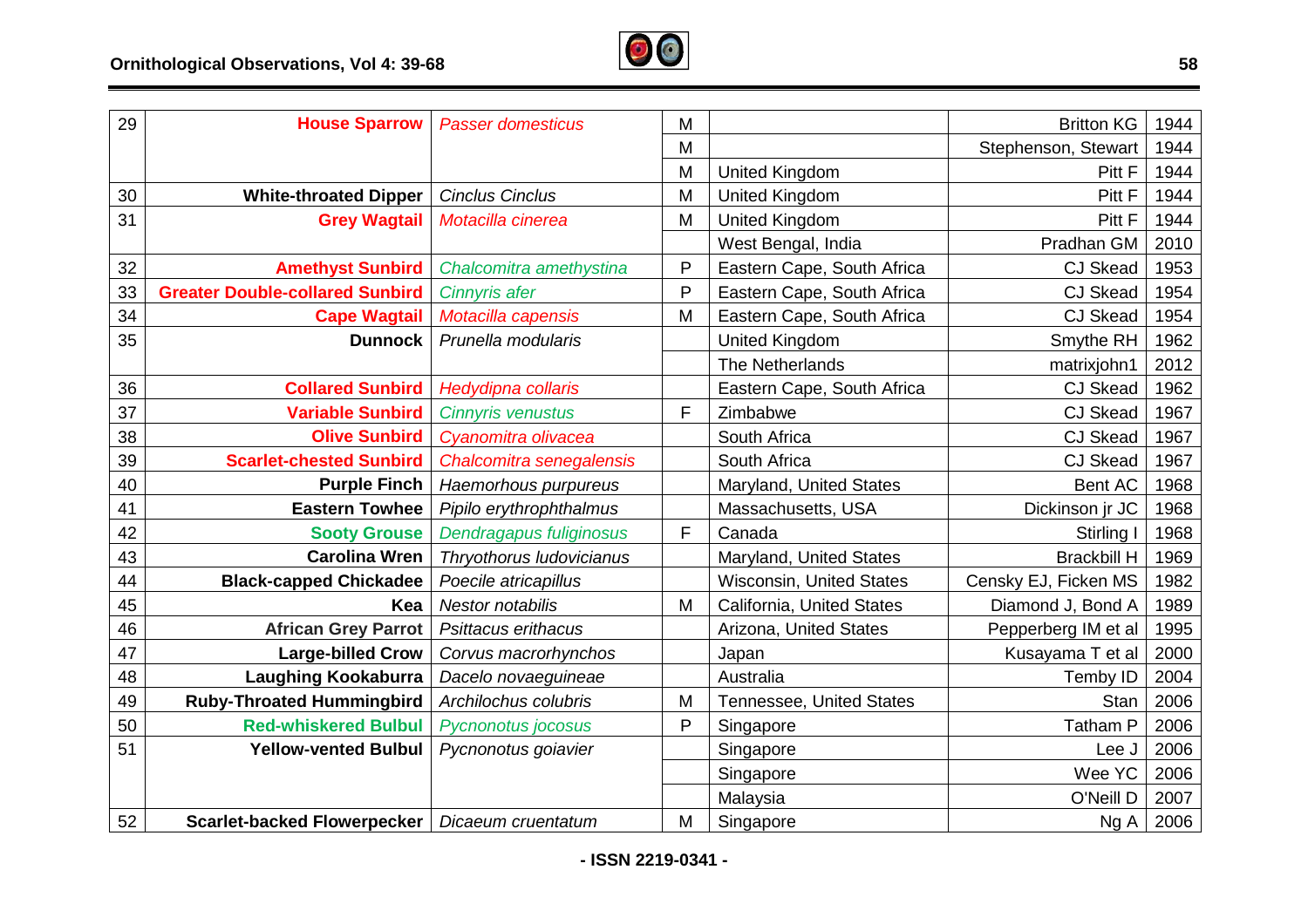

| 53 | <b>Rhinoceros Hornbill</b>             | <b>Buceros rhinoceros</b>    |   | Singapore                   | Wee YC               | 2006 |
|----|----------------------------------------|------------------------------|---|-----------------------------|----------------------|------|
| 54 | <b>Myrtle Warbler</b>                  | Setophaga coronata           |   | Alabama, United States      | Mail Online          | 2007 |
| 55 | <b>Long-tailed Shrike</b>              | Lanius schach                |   | Singapore                   | Weng Kwong JC        | 2007 |
| 56 | <b>Oriental Pied Hornbill</b>          | Anthracoceros albirostris    |   | Singapore                   | Teo A                | 2007 |
| 57 | <b>Black-naped Oriole</b>              | Oriolus chinensis            |   | Singapore                   | Wong A               | 2007 |
| 58 | <b>Ruby-cheeked Sunbird</b>            | Anthreptes singalensis       | M | Singapore                   | Wong Chor Mun S      | 2007 |
| 59 | <b>Olive- backed Sunbird</b>           | Cinnyris jugularis           | M | Malaysia                    | Hale R               | 2009 |
| 60 | <b>Common Flameback</b>                | Dinopium javanense           | M | Singapore                   | Koh M                | 2009 |
|    |                                        |                              | F | Singapore                   | Tsang KC             | 2011 |
| 61 | <b>Crimson Sunbird</b>                 | Aethopyga siparaja           | M | Singapore                   | Jane                 | 2010 |
|    |                                        |                              | M | Sungei Buloh, Singapore     | Cho J                | 2011 |
| 62 | <b>Great Tit</b>                       | Parus major                  |   | The Netherlands             | driekeervanhoof      | 2010 |
| 63 | <b>European Herring Gull</b>           | Larus argentatus             |   | The Netherlands             | <b>Helming T</b>     | 2010 |
| 64 | <b>Sandhill Crane</b>                  | Grus canadensis              |   | Alaska, United States       | aknina51             | 2010 |
| 65 | <b>Indigo Bunting</b>                  | Passerina cyanea             |   | <b>United States</b>        | <b>Stitele Sr</b>    | 2011 |
| 66 | <b>New Caledonian Crow</b>             | Corvus moneduloides          |   | New Zealand                 | Medina FS et al      | 2011 |
| 67 | <b>Purple-rumped Sunbird</b>           | Leptocoma zeylonica          | M | Western Province, Sri Lanka | Salgado A            | 2011 |
|    |                                        |                              | F | India                       | Sawant S             | 2012 |
| 68 | <b>Southern Yellow-billed Hornbill</b> | <b>Tockus leucomelas</b>     |   | Mpumalanga, South Africa    | Hayman D             | 2011 |
|    |                                        |                              |   | Limpopo, South Africa       | Solomon D, Solomon S | 2012 |
| 69 | Dark-eyed Junco                        | Junco hyemalis               | M | California, United States   | LaBarbera K          | 2012 |
| 70 | <b>Banded Woodpecker</b>               | Chrysophlegma miniaceum      | M | Singapore                   | Amar-Singh HSS       | 2012 |
| 71 | <b>Blue Tit</b>                        | Parus caeruleus              |   | Essex, United Kingdom       | Pattison M           | 2012 |
| 72 | <b>Tufted Titmouse</b>                 | Baeolophus bicolor           |   | <b>United States</b>        | Hoffer L et al.      | 2012 |
| 73 | <b>Long-tailed Tit</b>                 | Aegithalos caudatus          |   | The Netherlands             | matterne             | 2012 |
| 74 | <b>Southern Red-billed Hornbill</b>    | <b>Tockus rufirostris</b>    |   | Limpopo, South Africa       | Solomon D, Solomon S | 2012 |
| 75 | <b>Chinspot Batis</b>                  | <b>Batis molitor</b>         |   | Limpopo, South Africa       | Solomon D, Solomon S | 2012 |
| 76 | <b>Natal Spurfowl</b>                  | <b>Pternistis natalensis</b> |   | Limpopo, South Africa       | Solomon D, Solomon S | 2012 |
| 77 | <b>White-crested Helmet-Shrike</b>     | <b>Prionops plumatus</b>     |   | Limpopo, South Africa       | Solomon D, Solomon S | 2012 |
| 78 | <b>Kurrichane Thrush</b>               | <b>Turdus libonyanus</b>     |   | Limpopo, South Africa       | Solomon D, Solomon S | 2012 |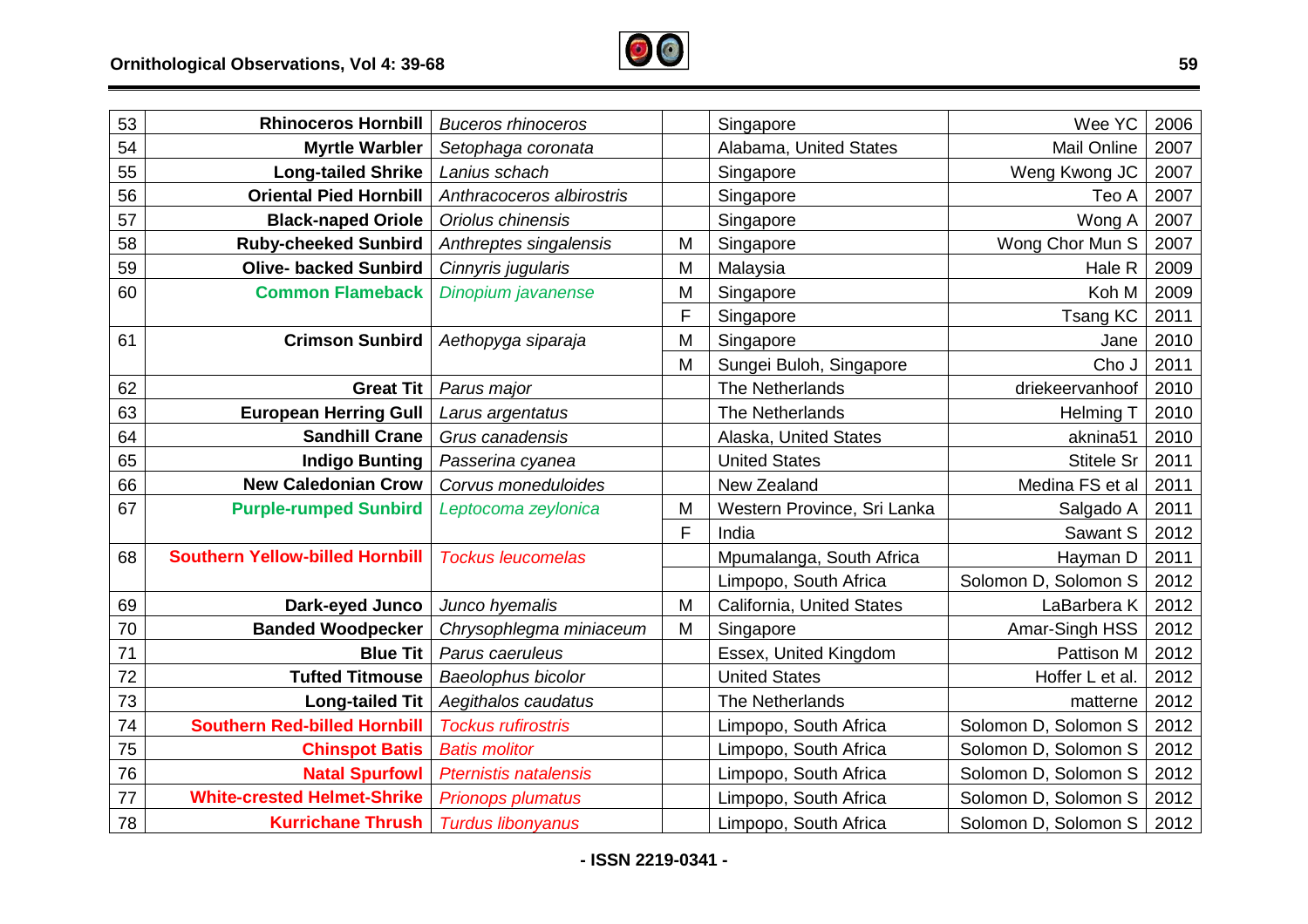

**Appendix B –** Results of the October 2012 online survey of shadow boxing bird species in Southern Africa. For species in **green** females have been reported shadow boxing. Records in the white rows were reported via e-mail, records in the blue rows were reported via Facebook.

|    | #              | <b>Species</b>        |                         | <b>Sex</b> | Location             | Reporter                    | <b>Comments</b>                                                                            |
|----|----------------|-----------------------|-------------------------|------------|----------------------|-----------------------------|--------------------------------------------------------------------------------------------|
| 15 |                | <b>Crested Barbet</b> | Trachyphonus vaillantii |            |                      | Tony Archer                 | At times                                                                                   |
|    |                |                       |                         |            |                      | John Drowley                | Aggressive pecking at window on<br>nesting log inspection in garden                        |
|    |                |                       |                         |            | Pretoria GP          | Philippa Meldrum            |                                                                                            |
|    |                |                       |                         |            |                      | Justin Rhys Nicolau         |                                                                                            |
|    |                |                       |                         |            | Edenvale GP          | Magda Badenhorst<br>Begeman | Windscreen                                                                                 |
|    |                |                       |                         |            | Pretoria GP          | Jan Niemandt                | September; For about a week                                                                |
|    |                |                       |                         |            |                      | Roelof van der<br>Breggen   | At a garden mirror                                                                         |
|    |                |                       |                         |            | Kruger National Park | Thomas Hohls                |                                                                                            |
|    |                |                       |                         |            |                      | <b>Beverley Carstens</b>    | It pecks so hard it I wonder if it's<br>going to break the kitchen window                  |
|    |                |                       |                         |            |                      | Gisela Ortner               |                                                                                            |
|    |                |                       |                         |            | Randburg GP          | Jane Robertson              | Attacks window of house in<br>Robindale                                                    |
|    |                |                       |                         |            |                      | Richard van der Spuy        | Making love' with its own image in<br>my bakkie's side mirror                              |
|    |                |                       |                         |            | <b>Bracken GP</b>    | Dylan Vasapolli             | Flying at, and pecking window<br>(tinted)                                                  |
|    |                |                       |                         |            | <b>Bryanston GP</b>  | Xeena Wallington            | Comes most afternoons and pecks<br>very hard at my window                                  |
|    |                |                       |                         |            |                      | Richard Mckibbin            |                                                                                            |
|    | $\overline{2}$ | <b>Cape Sparrow</b>   | <b>Passer melanurus</b> | м          | <b>Bryanston GP</b>  | Doug Newman                 | October; Hovering at car<br>windscreen around 16h45                                        |
|    |                |                       |                         | F.         | Parktown North GP    | Sue Snyman                  | October; Fluttering and flying                                                             |
|    |                |                       |                         |            |                      | Tony Archer                 | All the time                                                                               |
|    |                |                       |                         | M          |                      | Vincent Ward                |                                                                                            |
|    |                |                       |                         |            | Johannesburg GP      | Janice Isom                 |                                                                                            |
|    |                |                       |                         | M          | Johannesburg GP      | Sue Welman                  | October; Attacks our car mirrors<br>incessantly from dawn to dusk for<br>more than a month |
|    |                |                       |                         |            | Somerset West WC     | Jill Mortimer               |                                                                                            |
|    |                |                       |                         |            |                      | <b>Margaret Maciver</b>     |                                                                                            |
|    |                |                       |                         |            |                      | Justin Rhys Nicolau         |                                                                                            |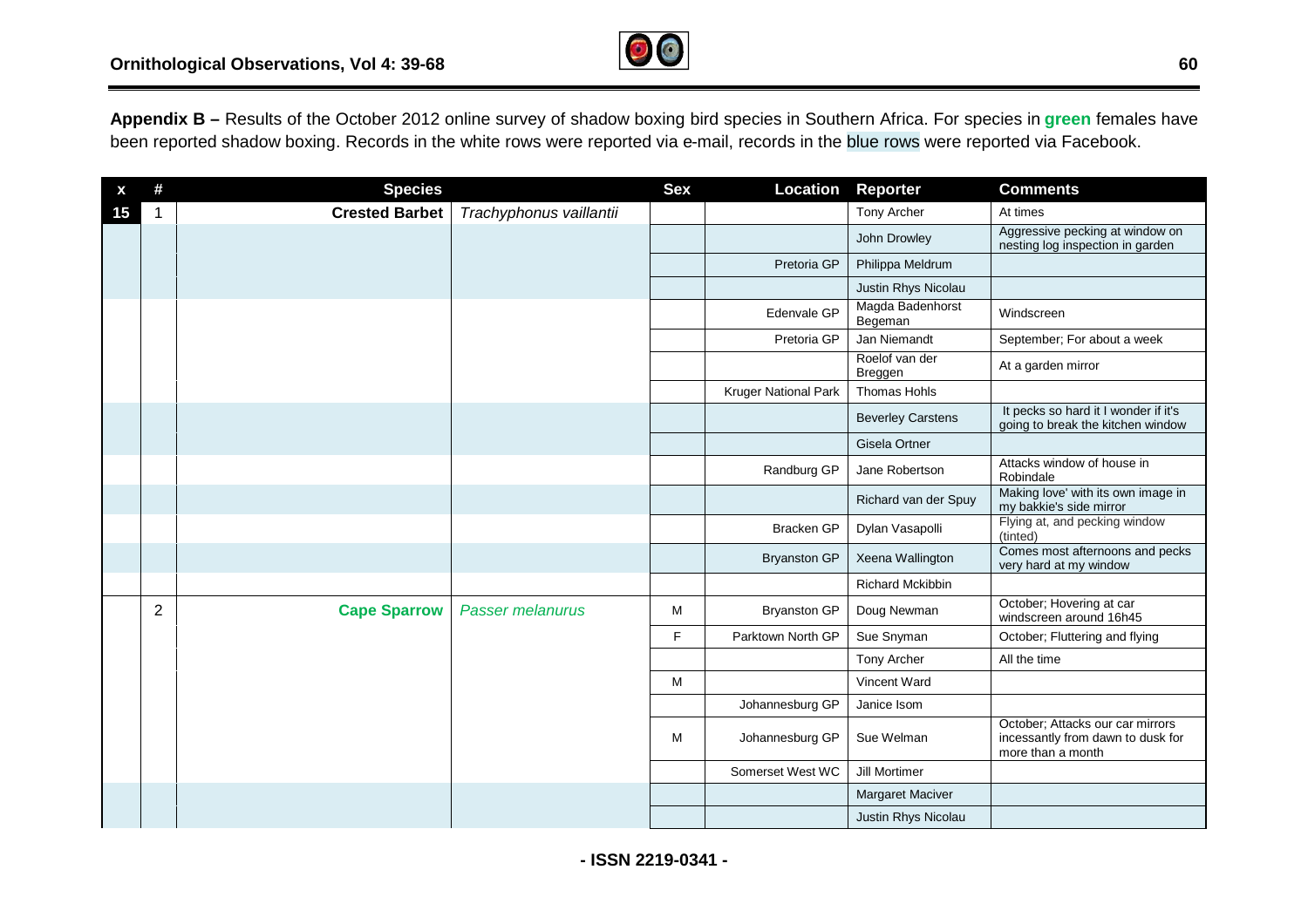

|    |   |                         |                    |   |                            | Magda Badenhorst<br>Begeman | Various locations                                                                                     |
|----|---|-------------------------|--------------------|---|----------------------------|-----------------------------|-------------------------------------------------------------------------------------------------------|
|    |   |                         |                    |   |                            | Roelof van der<br>Breggen   | At a garden mirror                                                                                    |
|    |   |                         |                    | M | Randburg GP                | Jane Robertson              | Attacked reflection in next-door<br>neighbour's bedroom window in<br>Robindale; at least 20 years     |
|    |   |                         |                    |   |                            | <b>Bev Williams</b>         | Feather in beak, flutters against<br>west facing window several times;<br>several times a day in am   |
|    |   |                         |                    |   | Midlands KZN               | Crystelle Wilson            | One-way glass in the bathroom<br>windows                                                              |
|    |   |                         |                    |   | Rooifontein NC             | <b>Brian Culver</b>         |                                                                                                       |
| 11 | 3 | <b>Collared Sunbird</b> | Hedydipna collaris | P | Victoria Falls<br>Zimbabwe | Darryl Tiran                | October; Female too but less<br>aggression and force. Female also<br>exhibits intruder threat posture |
|    |   |                         |                    | M |                            | Justin Rhys Nicolau         | Enter through a small open gap in<br>the window and have a go at the<br>rearview mirror               |
|    |   |                         |                    |   |                            | Jo-anne Hounsom             | Some Collared Sunbirds that will<br>sometimes have a stand-off with<br>the window                     |
|    |   |                         |                    |   | <b>KZN</b>                 | <b>Andrew Pickles</b>       | Common at lounge window                                                                               |
|    |   |                         |                    |   |                            | Garth Aiston                |                                                                                                       |
|    |   |                         |                    |   |                            | Roelof van der<br>Breggen   | Car mirror                                                                                            |
|    |   |                         |                    | P | Nelspruit MP               | Duncan Butchart             | Almost every day, winter and<br>summer, studio window                                                 |
|    |   |                         |                    | M | Nature's Valley WC         | Tony Rebelo                 | May; Car mirror                                                                                       |
|    |   |                         |                    |   | Nelspruit MP               | <b>Trevor Thompson</b>      |                                                                                                       |
|    |   |                         |                    |   | Kruger National Park       | Jenny Sharland              | Trying to peck itself to death in our<br>car wing mirrors and windows; had<br>to cover                |
|    |   |                         |                    |   |                            | <b>Richard Mckibbin</b>     |                                                                                                       |
| 9  | 4 | <b>Cape Wagtail</b>     | Motacilla capensis |   |                            | Stephen Mostert             | Attacking car side mirror;<br>mentioned as just 'wagtail'                                             |
|    |   |                         |                    |   | Somerset West WC           | Jill Mortimer               |                                                                                                       |
|    |   |                         |                    |   |                            | Justin Rhys Nicolau         |                                                                                                       |
|    |   |                         |                    |   |                            | Joan Faiola                 | Seen often                                                                                            |
|    |   |                         |                    |   | <b>WC</b>                  | Merilyn Dunster Mehl        | Car side mirror                                                                                       |
|    |   |                         |                    |   | <b>Brits NW</b>            | Morné de la Rey             |                                                                                                       |
|    |   |                         |                    |   | Potchefstroom NW           | Adrian Haagner              |                                                                                                       |

**- ISSN 2219-0341 -**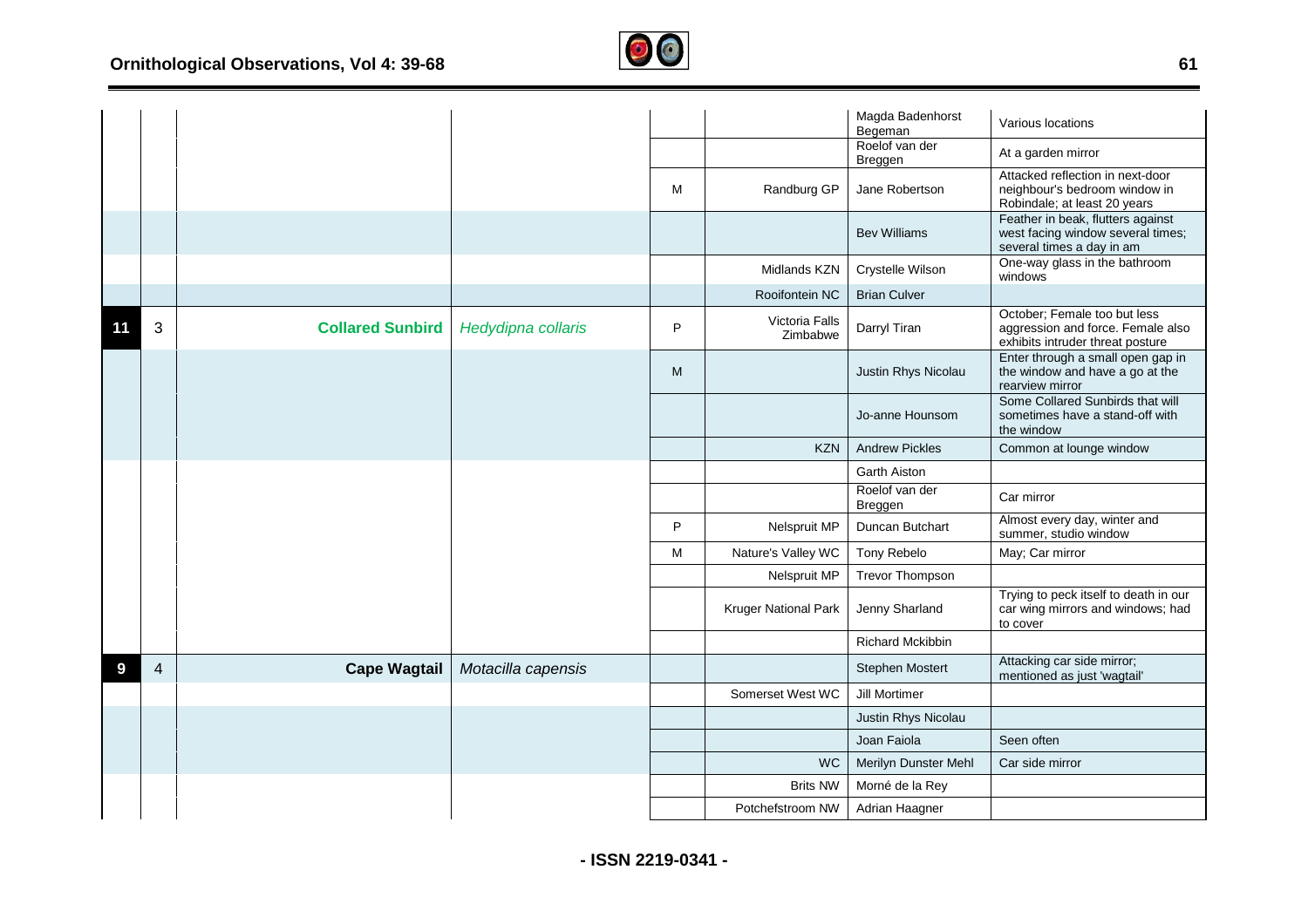

|                |                                 |                           |   |                             | Richard van der Spuy         | Shadow boxing with itself - car<br>wheel hubcap and sliding door                                        |
|----------------|---------------------------------|---------------------------|---|-----------------------------|------------------------------|---------------------------------------------------------------------------------------------------------|
|                |                                 |                           |   | Midlands KZN                | Crystelle Wilson             | One-way glass in the bathroom<br>windows                                                                |
| 5              | <b>Groundscraper Thrush</b>     | Psophocichla litsitsirupa |   | Honeydew GP                 | Bo van der Lecq              | Attacking residence and car<br>windows and mirrors                                                      |
|                |                                 |                           |   |                             | Joan Faiola                  | Seen often                                                                                              |
|                |                                 |                           | P | Lapalala LIM                | Marina Snyman                | Pair of Groundscraper Thrushes<br>boxing the window, taking turns to<br>"box" their reflection          |
|                |                                 |                           |   | Kathu NC                    | <b>Austringer Ever</b>       | Car side mirrors                                                                                        |
|                |                                 |                           |   | Segwati Ranch NW            | Lia Steen                    |                                                                                                         |
|                |                                 |                           |   |                             | Gisela Ortner                |                                                                                                         |
|                |                                 |                           |   | <b>Botswana</b>             | <b>Chris Brewster</b>        | Pecking windows briefly                                                                                 |
| 6              | <b>Pin-tailed Whydah</b>        | Vidua macroura            | м | Franschhoek WC              | Sue Snyman                   | October; Flying at and boxing                                                                           |
|                |                                 |                           | м |                             | Arnold van der<br>Westhuizen | Car mirrors. Especially in breeding<br>season                                                           |
|                |                                 |                           | M | Somerset West WC            | Jill Mortimer                | Almost every day                                                                                        |
|                |                                 |                           |   | Barrydale WC                | Jane Dennler Spowart         | On a window                                                                                             |
|                |                                 |                           |   | Pretoria GP                 | Jaco Pit                     | Constant tick-tick sound; attacking<br>reflection in kitchen window; went<br>on for hours for days      |
|                |                                 |                           |   | Durbanville WC              | <b>Karel Marais</b>          | Window of bakkie; on this rather<br>hot day I believe the bird fought<br>itself to exhaustion and death |
|                |                                 |                           |   |                             | Heide Wetmore                | For years; some of my windows<br>have little pock marks                                                 |
| $\overline{7}$ | <b>Southern Ground Hornbill</b> | Bucorvus leadbeateri      |   | Ithala KZN                  | Duncan McKenzie              | Attack and break his glass sliding<br>door of his house                                                 |
|                |                                 |                           |   | Dlinza KZN                  | Jan Niemandt                 | A guide told us about incident in<br>parking area                                                       |
|                |                                 |                           |   | <b>Jolivet KZN</b>          | <b>Trish Strachan</b>        | One weekend 50ish windows<br>trashed                                                                    |
|                |                                 |                           |   | <b>Kruger National Park</b> | Thomas Hohls                 | Blew himself up, but didn't have a<br>go                                                                |
|                |                                 |                           |   | Ongoye KZN                  | Gisela Ortner                | So enthusiastic about their image in<br>car window, do some damage to<br>vehicles                       |
|                |                                 |                           |   | Ongoye KZN                  | Jenny Sharland               | Famous incident reported on<br>sabirdnet                                                                |
|                |                                 |                           |   |                             | <b>Richard Mckibbin</b>      |                                                                                                         |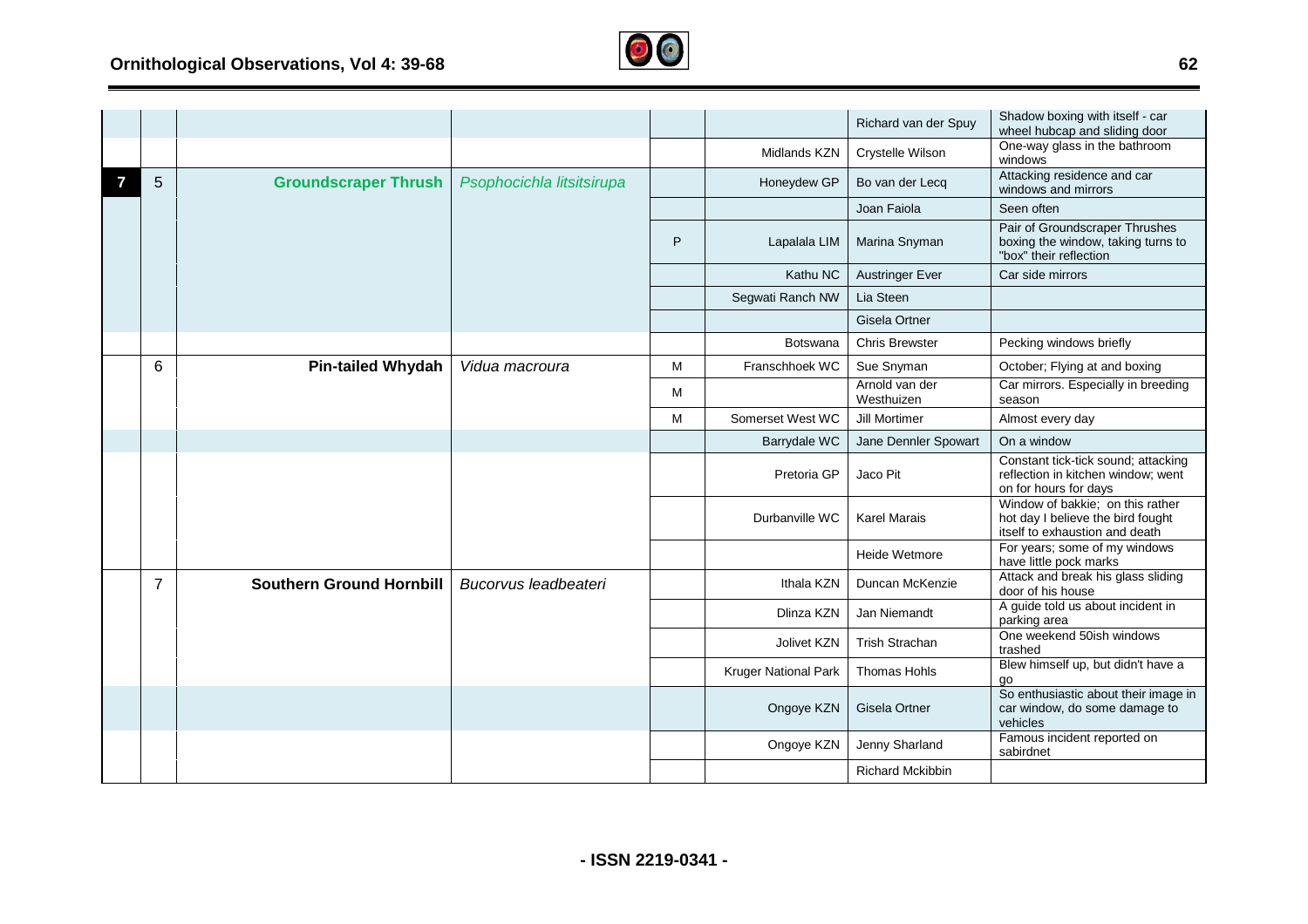

|   | 8  | Southern Yellow-billed Hornbill | <b>Tockus leucomelas</b> |   | Afsaal KNP                       | Corina Bakker-Van<br>der Laan   | Shop window                                                                                             |
|---|----|---------------------------------|--------------------------|---|----------------------------------|---------------------------------|---------------------------------------------------------------------------------------------------------|
|   |    |                                 |                          |   | Namibia                          | Anton van Niekerk               | Tapping their reflections in vehicle<br>mirrors                                                         |
|   |    |                                 |                          | M |                                  | Roelof van der<br>Breggen       | While feeding female on the nest                                                                        |
|   |    |                                 |                          |   | Kruger                           | <b>Thomas Hohls</b>             |                                                                                                         |
|   |    |                                 |                          |   | Kruger                           | <b>Beverley Carstens</b>        | Pecking at the window of the car<br>and also pulling at the windscreen<br>wipers.                       |
|   |    |                                 |                          |   | Khama Rhino<br>Botswana          | Celeste Wookey                  | Sits on the windscreen wipers of<br>cars and pecks at the windscreen                                    |
| 5 | 9  | <b>Dark-capped Bulbul</b>       | Pycnonotus tricolor      |   |                                  | Marina Snyman                   | On door handles and windows                                                                             |
|   |    |                                 |                          |   | Kruger                           | <b>Thomas Hohls</b>             |                                                                                                         |
|   |    |                                 |                          |   | Port Alfred EC                   | Jane Robertson                  | Car side mirror attacks                                                                                 |
|   |    |                                 |                          |   | Kensington GP                    | Dennis White                    | Makes a nuisance of himself each<br>spring by daily coming to peck at<br>the glass for about four weeks |
|   |    |                                 |                          |   |                                  | <b>Richard Mckibbin</b>         |                                                                                                         |
|   | 10 | <b>Arrow-marked Babbler</b>     | Turdoides jardineii      |   | Sondela LIM                      | <b>Tyrone Brent</b><br>Mckendry | August; Car mirror                                                                                      |
|   |    |                                 |                          |   |                                  | Ken Worsley                     |                                                                                                         |
|   |    |                                 |                          |   | Timbavati MP                     | Jan Niemandt                    | May; For three days; attack side<br>mirrors and car windows                                             |
|   |    |                                 |                          |   | Botswana                         | <b>Chris Brewster</b>           | Pecking windows commonly                                                                                |
|   | 11 | <b>Bokmakierie</b>              | Telophorus zeylonus      |   | <b>Bezuidenhout Valley</b><br>GP | Magda Badenhorst<br>Begeman     | Car side mirror; hours                                                                                  |
|   |    |                                 |                          |   | <b>Brits NW</b>                  | Morné de la Rey                 |                                                                                                         |
|   |    |                                 |                          |   | Springs GP                       | <b>Tim Wickins</b>              | Window of conference room                                                                               |
|   |    |                                 |                          |   | Midlands KZN                     | Crystelle Wilson                | One-way glass in the bathroom<br>windows                                                                |
|   | 12 | <b>Cape Batis</b>               | <b>Batis capensis</b>    |   | Monks Cowl KZN                   | Veronique Wolfaardt             | April                                                                                                   |
|   |    |                                 |                          | M | Fernkloof WC                     | Lisle Gwynn                     | September                                                                                               |
|   |    |                                 |                          |   |                                  | <b>Tiana Stanton</b>            | March; Car mirrors and windows                                                                          |
|   |    |                                 |                          |   | Midlands KZN                     | Crystelle Wilson                | One-way glass in the bathroom<br>windows                                                                |
|   | 13 | <b>House Sparrow</b>            | Passer domesticus        |   |                                  | Tony Archer                     | All the time                                                                                            |
|   |    |                                 |                          | М |                                  | Vincent Ward                    |                                                                                                         |
|   |    |                                 |                          |   |                                  | Justin Rhys Nicolau             |                                                                                                         |
|   |    |                                 |                          | M | Pretoria GP                      | <b>Austringer Ever</b>          | Dancing in front of a double story<br>building window, second floor                                     |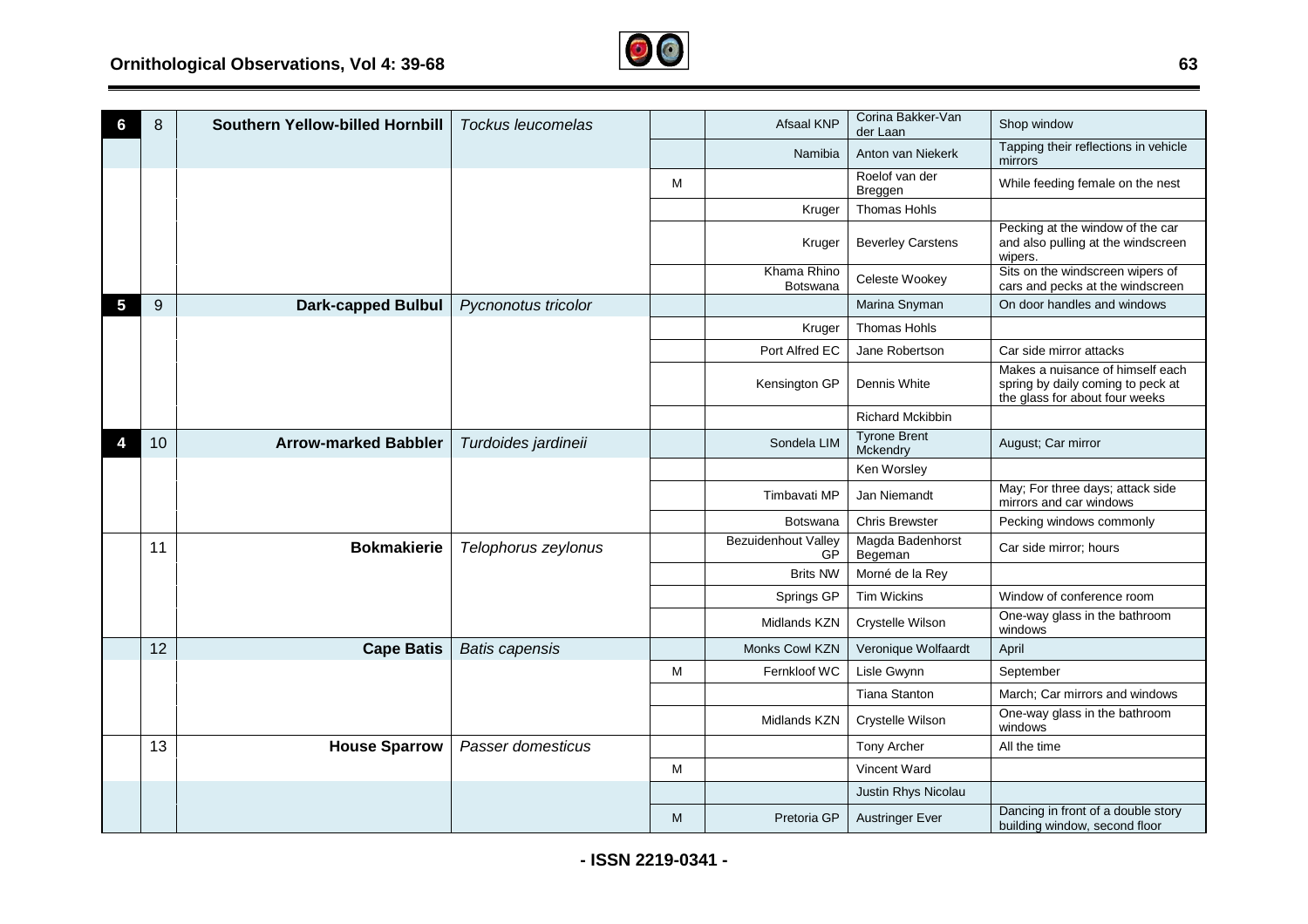

|   | 14 | <b>Southern Red-billed Hornbill</b>    | Tockus rufirostris           |   |                             | Justin Rhys Nicolau       |                                                                                                                   |
|---|----|----------------------------------------|------------------------------|---|-----------------------------|---------------------------|-------------------------------------------------------------------------------------------------------------------|
|   |    |                                        |                              |   | Kruger National Park        | <b>Thomas Hohls</b>       |                                                                                                                   |
|   |    |                                        |                              |   | <b>Kruger National Park</b> | <b>Beverley Carstens</b>  | Pecking at the window of the car<br>and also pulling at the windscreen<br>wipers                                  |
|   |    |                                        |                              |   | <b>Botswana</b>             | <b>Chris Brewster</b>     | Pecking windows commonly                                                                                          |
| 3 | 15 | <b>Bennett's Woodpecker</b>            | Campethera bennettii         |   |                             | Justin Rhys Nicolau       |                                                                                                                   |
|   |    |                                        |                              | M | Satara KNP                  | Duncan Butchart           | November; Going crazy at its<br>reflection in my car windscreen                                                   |
|   |    |                                        |                              |   | Pretoriuskop KNP            | Lia Steen                 | Bennett's Woodpecker and<br>Woodland Kingfisher simultaneous                                                      |
|   | 16 | <b>Cape Robin-Chat</b>                 | Cossypha caffra              |   | <b>Brits NW</b>             | Morné de la Rey           |                                                                                                                   |
|   |    |                                        |                              |   | West Coast NP WC            | <b>Thomas Hohls</b>       | August; Scratched the glass on the<br>right rear view mirror, not to<br>mention the mess they left on the<br>door |
|   |    |                                        |                              |   | Florida GP                  | Lia Steen                 |                                                                                                                   |
|   | 17 | <b>Crowned Hornbill</b>                | <b>Tockus alboterminatus</b> |   | Kloof KZN                   | Sally King                | Offering food                                                                                                     |
|   |    |                                        |                              |   | Krantzkloof KZN             | Dave Bishop               | Bashing on my windows                                                                                             |
|   |    |                                        |                              |   | Dlinza KZN                  | <b>Mark Tittley</b>       | October                                                                                                           |
|   | 18 | <b>Greater Double-collared Sunbird</b> | Cinnyris afer                |   |                             | <b>Garth Aiston</b>       |                                                                                                                   |
|   |    |                                        |                              | M | <b>KZN</b>                  | <b>Trish Strachan</b>     |                                                                                                                   |
|   |    |                                        |                              |   | Keurboomsrivier WC          | Lia Steen                 | Singing at his reflection in window                                                                               |
|   | 19 | <b>Helmeted Guineafowl</b>             | Numida meleagris             |   | Drakensberg KZN             | Amanda Walden             | Charging and kicking its reflection<br>in the sliding door                                                        |
|   |    |                                        |                              |   | Drakensberg KZN             | Marna Buys                | Reflecting side of car attack                                                                                     |
|   |    |                                        |                              |   | Gordon's Bay WC             | Dave Rimmer               | Pecking at the windows at the<br>basement                                                                         |
|   | 20 | <b>White-bellied Sunbird</b>           | Cinnyris talatala            | М | Randburg GP                 | Andy Branfield            | Year round; Every day for several<br>years in the early morning shadow<br>boxing at glass sliding door            |
|   |    |                                        |                              |   | Pretoria GP                 | Adrian Haagner            |                                                                                                                   |
|   |    |                                        |                              |   |                             | Roelof van der<br>Breggen | At a garden mirror                                                                                                |
|   | 21 | <b>Yellow-bellied Greenbul</b>         | Chlorocichla flaviventris    | M | Victoria Falls<br>Zimbabwe  | Darryl Tiran              | Usually throughout the year with a<br>peak during October                                                         |
|   |    |                                        |                              |   |                             | Ken Worsley               |                                                                                                                   |
|   |    |                                        |                              |   | Sirheni KNP                 | <b>Neels Roos</b>         | Against glass of a narrow window of<br>one of the huts                                                            |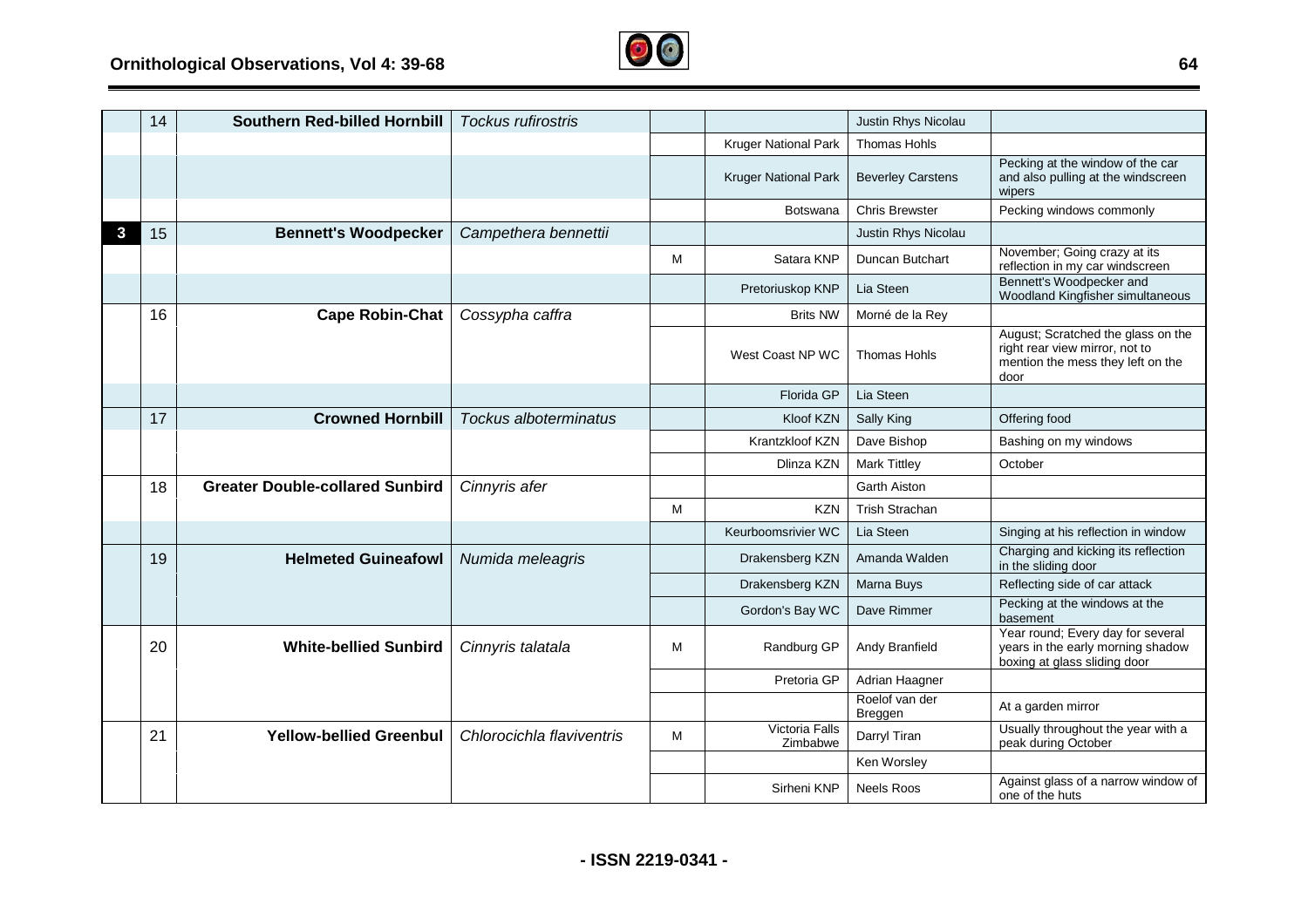

| 22 | <b>African Pied Wagtail</b>         | Motacilla aguimp         |   | Richard's Bay KZN        | Adrian Haagner            |                                                                                                                     |
|----|-------------------------------------|--------------------------|---|--------------------------|---------------------------|---------------------------------------------------------------------------------------------------------------------|
|    |                                     |                          |   | Shimuwini KNP            | Neels Roos                | Against glass panel of an<br>alumimium sliding door of a hut                                                        |
| 23 | <b>African Red-eyed Bulbul</b>      | Pycnonotus nigricans     |   | Potchefstroom NW         | Adrian Haagner            |                                                                                                                     |
|    |                                     |                          |   |                          | Roelof van der<br>Breggen | Car mirror                                                                                                          |
| 24 | <b>Amethyst Sunbird</b>             | Chalcomitra amethystina  |   | Potchefstroom NW         | Adrian Haagner            |                                                                                                                     |
|    |                                     |                          |   |                          | Roelof van der<br>Breggen | At a garden mirror                                                                                                  |
| 25 | <b>Bar-throated Apalis</b>          | Apalis thoracica         |   | Nelspruit MP             | <b>Trevor Thompson</b>    |                                                                                                                     |
|    |                                     |                          |   | Port Alfred EC           | Jane Robertson            | Attacks window of house                                                                                             |
| 26 | <b>Black-headed Oriole</b>          | Oriolus larvatus         |   |                          | Marina Snyman             | On door handles and windows                                                                                         |
|    |                                     |                          |   |                          | Gisela Ortner             |                                                                                                                     |
| 27 | <b>Great Sparrow</b>                | <b>Passer motitensis</b> | F | Spitzkoppe Namibia       | Karin Wiesler             | December; Car mirror; male was<br>interested, female real agressor;<br>approachable                                 |
|    |                                     |                          |   | Nossob NC                | <b>Michiel Moll</b>       | January; Attacking himself in the<br>wing mirror of our car                                                         |
| 28 | <b>Kurrichane Thrush</b>            | Turdus libonyana         |   |                          | Ken Worsley               |                                                                                                                     |
|    |                                     |                          |   | Nelspruit MP             | Duncan Butchart           | Summer; Rearview mirror of parked<br>car                                                                            |
| 29 | <b>Mountain Wagtail</b>             | Motacilla clara          |   | Malelane MP              | <b>Mark Tittley</b>       | October; Shadow boxing on the<br>mirror of a safari vehicle. Judging<br>by marks going on for a while.<br>Tailless. |
|    |                                     |                          |   | Serenity Eco Lodge<br>MP | Karin Wiesler             | September; Same as Mark Tittley?<br>Obsessed with Land Rover;<br>roosting on bull bar; only moves off<br>to feed    |
| 30 | <b>Red-winged Starling</b>          | Onychognathus morio      |   | Somerset West WC         | Jill Mortimer             |                                                                                                                     |
|    |                                     |                          | м | Underberg KZN            | <b>Scott Chalmers</b>     | Attack his reflection in the brass<br>container that held our walking<br>sticks etc                                 |
| 31 | <b>Southern Boubou</b>              | Laniarius ferrugineus    | P | <b>KZN</b>               | <b>Trish Strachan</b>     | august/September; Jumping up and<br>down at the window; at it all day,<br>both male and female                      |
|    |                                     |                          |   | <b>Graaff-Reinet EC</b>  | Leonie Fouché             | It was mesmerized by its own<br>reflection on a glass sliding door<br>and posed very nicely for itself!             |
| 32 | <b>Southern Grey-headed Sparrow</b> | Passer diffusus          |   |                          | Garth Aiston              |                                                                                                                     |
|    |                                     |                          |   | Midlands KZN             | Crystelle Wilson          | One-way glass in the bathroom<br>windows                                                                            |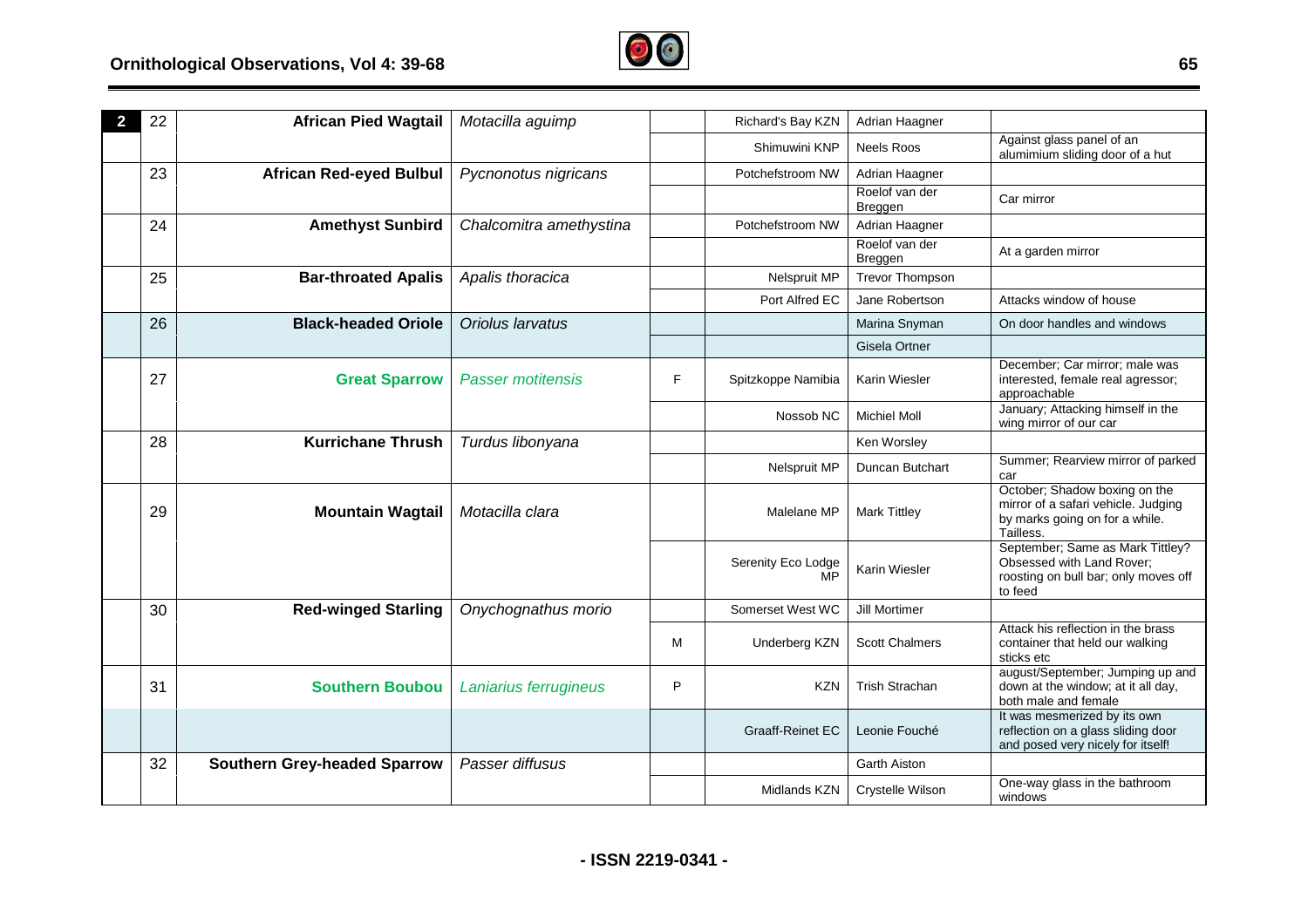

| 33 | <b>Southern Masked Weaver</b>      | Ploceus velatus           |   |                                   | Arnold van der<br>Westhuizen  | Attacking chrome hub caps on older<br>cars                                                                |
|----|------------------------------------|---------------------------|---|-----------------------------------|-------------------------------|-----------------------------------------------------------------------------------------------------------|
|    |                                    |                           | M | Faerie Glen GP                    | Amanda Walden                 | Very aggressive attack                                                                                    |
| 34 | <b>Terrestrial Brownbul</b>        | Phyllastrephus terrestris | M | Victoria Falls<br>Zimbabwe        | Darryl Tiran                  | October; Usually throughout the<br>year with a peak during the past<br>month                              |
|    |                                    |                           |   |                                   | Ken Worsley                   |                                                                                                           |
| 35 | <b>Yellow Bishop</b>               | Euplectes capensis        |   |                                   | <b>Margaret Maciver</b>       |                                                                                                           |
|    |                                    |                           | M | Durbanville WC                    | Roy McGrath                   | Gently tapping on window in the<br>morning                                                                |
| 36 | <b>African Grey Hornbill</b>       | Tockus nasutus            |   | Wonderboom GP                     | Lisl van Deventer             | Car front window                                                                                          |
| 37 | <b>African Hoopoe</b>              | Upupa africana            |   | Wellington WC                     | <b>Michiel Moll</b>           | October; Raising crest after pecking<br>at window; at least four different<br>(ground-story) windows      |
| 38 | <b>African Paradise Flycatcher</b> | Terpsiphone viridis       |   |                                   | Justin Rhys Nicolau           |                                                                                                           |
| 39 | <b>African Penguin</b>             | Spheniscus demersus       |   | Lambert's Bay Island<br><b>WC</b> | <b>Vincent Ward</b>           | Mirrored window:<br>interacted/investigated their<br>reflection but peacefully                            |
| 40 | <b>African Wood Owl</b>            | Strix woodfordii          | M | Victoria Falls<br>Zimbabwe        | Darryl Tiran                  | October; Usually throughout the<br>year with a peak during the past<br>month                              |
| 41 | <b>Bearded Woodpecker</b>          | Dendropicos namaquus      |   | Shingwedzi LIM                    | Corina Bakker-Van<br>der Laan | <b>Car Mirror</b>                                                                                         |
| 42 | <b>Black Cuckooshrike</b>          | Campephaga flava          | F | Eastern Cape                      | Gertie Griffith               | July/August; Wendy Perks in Tiptol<br>mag; banging and calling and<br>getting exhausted but not giving up |
| 43 | <b>Black-collared Barbet</b>       | Lybius torquatus          |   | <b>Brits NW</b>                   | Morné de la Rey               |                                                                                                           |
| 44 | <b>Bronzy Sunbird</b>              | Nectarinia kilimensis     | M | Caprivi Namibia                   | Gerald Wingate                | February; Scurrying frantically<br>along the length of the long open<br>bathroom mirror while calling     |
| 45 | <b>Cape Cormorant</b>              | Phalacrocorax capensis    |   | Lambert's Bay Island<br><b>WC</b> | <b>Vincent Ward</b>           | Mirrored window:<br>interacted/investigated their<br>reflection but peacefully                            |
| 46 | <b>Cape Gannet</b>                 | Morus capensis            |   | Lambert's Bay Island<br><b>WC</b> | Vincent Ward                  | Mirrored window: drawn to it<br>and tried to interact with it                                             |
| 47 | <b>Southern Fiscal</b>             | Lanius collaris           |   |                                   | Justin Rhys Nicolau           |                                                                                                           |
| 48 | <b>Common Ostrich</b>              | Struthio camelus          | F | Doornkop                          | Claire Laura Eksteen          | Pecking at her reflection in the<br>chalet windows relentlessly. She<br>also laid an egg for us           |
| 49 | <b>Crimson-breasted Shrike</b>     | Laniarius atrococcineus   |   | Botswana                          | <b>Chris Brewster</b>         | Pecking windows briefly                                                                                   |
| 50 | <b>Damara Red-billed Hornbill</b>  | <b>Tockus damarensis</b>  |   |                                   | Justin Rhys Nicolau           |                                                                                                           |
| 51 | <b>Dark-backed Weaver</b>          | Ploceus bicolor           |   | St Lucia KZN                      | <b>Michiel Moll</b>           | June; Attacking himself in the wing<br>mirror of our car                                                  |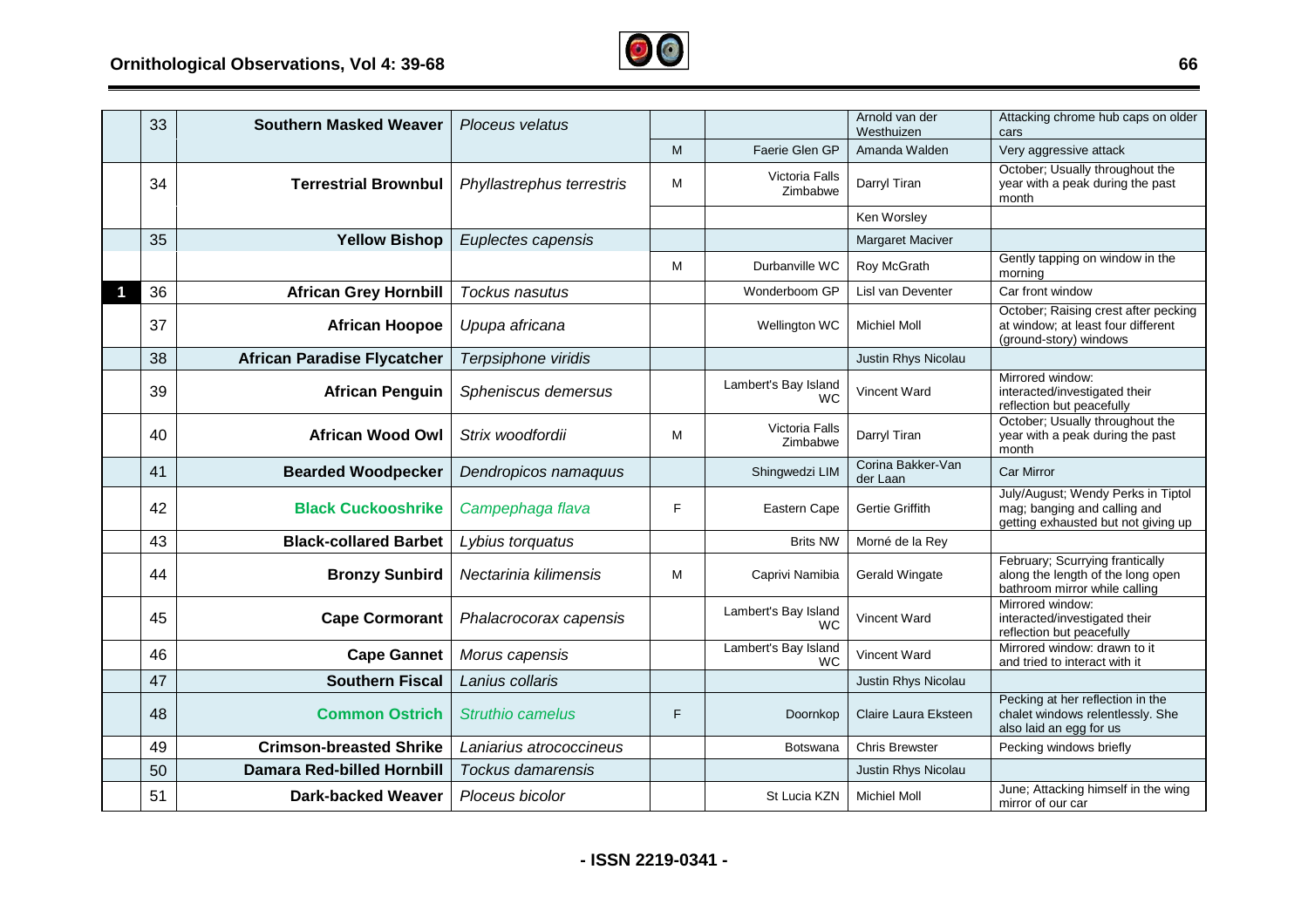## **Ornithological Observations, Vol 4: 39-68**



| 52 | <b>Dusky Sunbird</b>                  | Cinnyrus fuscus                 | M | Swakopmund Namibia                | Ursula Franke                 | Jan/Feb; For at least four years.<br>Attacks car mirror near flowering<br>bush. Clac clac with beak and loud<br>calling |
|----|---------------------------------------|---------------------------------|---|-----------------------------------|-------------------------------|-------------------------------------------------------------------------------------------------------------------------|
| 53 | <b>Egyptian Goose</b>                 | Alopochen aegyptiaca            |   | <b>Bellville WC</b>               | <b>Karel Marais</b>           | Pecking at itself in a window at<br>Bellville Library, apparently it was<br>puffed up                                   |
| 54 | <b>Golden-breasted Bunting</b>        | Emberiza flaviventris           |   | North of Pretoria GP              | Peter Turner                  | Attacking car mirror                                                                                                    |
| 55 | <b>Green Wood Hoopoe</b>              | Phoeniculus purpureus           |   | Eastern Cape                      | Gertie Griffith               | Wendy Perks in Tiptol mag; peck at<br>reflection in middle of window;<br>sometimes brings food                          |
| 56 | <b>Grey Go-away-bird</b>              | Corythaixoides concolor         |   |                                   | Hennie Visser                 | 5-7 birds eat food provided during<br>winter and there always one fights<br>image in the window                         |
| 57 | <b>Grey Tit</b>                       | Parus afer                      | P | St Helena Bay WC                  | <b>Gerald Wingate</b>         | August; Male scolded his reflection<br>in side mirror; pecked at his<br>reflection in the windscreen from<br>wiper      |
| 58 | <b>Herero Chat</b>                    | Namibornis herero               |   | Spitzkoppe Namibia                | Morné de la Rey               | Some-one told me they have seen<br>Hereo chat in the mirror of a car at<br>Spitzkoppe                                   |
| 59 | <b>Holub's Golden Weaver</b>          | Ploceus xanthops                |   | Nelspruit MP                      | <b>Trevor Thompson</b>        |                                                                                                                         |
| 60 | <b>Kelp Gull</b>                      | Larus dominicanus               |   | Lambert's Bay Island<br><b>WC</b> | Vincent Ward                  | Mirrored window: violently attack<br>their reflection                                                                   |
| 61 | Knysna Woodpecker                     | Campethera notata               |   | Cannon Rocks EC                   | <b>Hugh Retief</b>            | Going on for at least three years,<br>attacking car mirrors of many<br>campers.                                         |
| 62 | <b>Long-billed Crombec</b>            | Sylvietta rufescens             |   | Geelbek, WC                       | Seth Musker                   | April; car side mirror; wagtails also<br>prone to this behaviour                                                        |
| 63 | <b>Olive Thrush</b>                   | Turdus olivaceus                |   | Kloof KZN                         | Hazel Kirkbride               | November/December; Set off<br>beam; banged pretty hard on the<br>glass; ignored distractions                            |
| 64 | <b>Orange-breasted Bushshrike</b>     | Chlorophoneus<br>sulfureopectus |   | Kruger                            | Lisl van Deventer             | Car side mirror                                                                                                         |
| 65 | <b>Pied Crow</b>                      | Corvus albus                    |   | Ndumo KZN                         | <b>Austringer Ever</b>        | At sliding glass doors of<br>management offices                                                                         |
| 66 | <b>Southern Brown-throated Weaver</b> | Ploceus xanthopterus            |   | Drotsky Botswana                  | Jan Niemandt                  | August                                                                                                                  |
| 67 | <b>Southern Pied Babbler</b>          | Turdoides bicolor               |   |                                   | Ken Worsley                   |                                                                                                                         |
| 68 | <b>Spectacled Weaver</b>              | Ploceus ocularis                |   | <b>KZN</b>                        | <b>Andrew Pickles</b>         | Common at lounge window                                                                                                 |
| 69 | <b>Spotted Flycatcher</b>             | Muscicapa striata               |   | Augrabies NC                      | Adrian Haagner                | December; Car mirrors, chrome<br>nudge bar and windows - stopped<br>only after car was removed                          |
| 70 | <b>White-crested Helmetshrike</b>     | Prionops plumatus               |   | <b>Marloth Park MP</b>            | Corina Bakker-Van<br>der Laan | Pecking at our car mirror and<br>windows                                                                                |